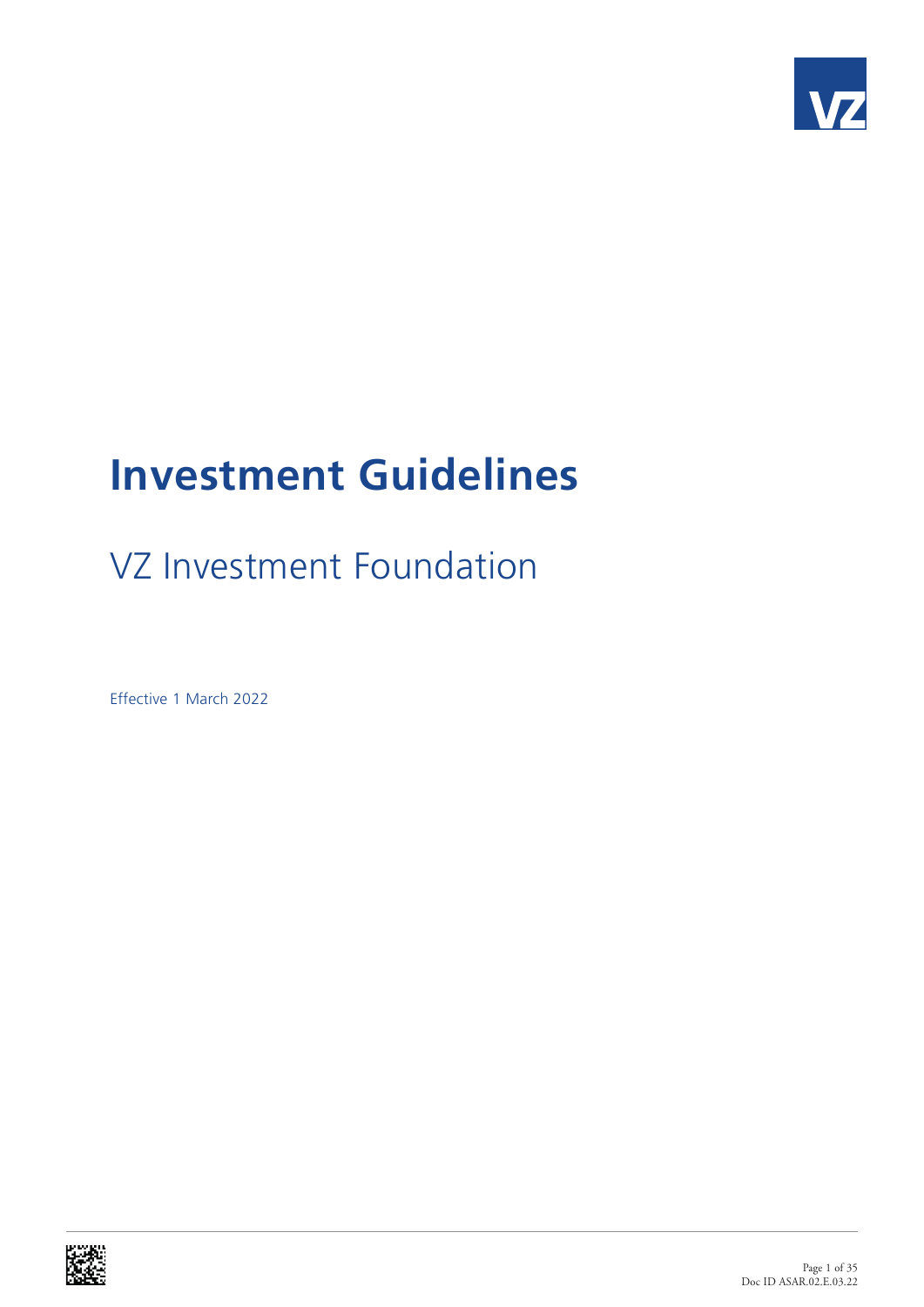# **Investment Guidelines**

Pursuant to article 12 (5) of the articles of association of the VZ Investment Foundation (hereinafter «foundation»), the following Investment Guidelines are issued:

### **General guidelines**

| <b>Article 1</b><br><b>Scope</b>                            | The general guidelines shall apply on a subsidiary<br>basis, i.e. unless the specific guidelines stipulate                                                                                                                                                                                                                                                                                                                                                                                                                                                                                                                                                                                                              | otherwise for individual asset allocation types.                                                                                                                                                                                                                                                                                                                                                                                                                                                                                                                                                                                                               |
|-------------------------------------------------------------|-------------------------------------------------------------------------------------------------------------------------------------------------------------------------------------------------------------------------------------------------------------------------------------------------------------------------------------------------------------------------------------------------------------------------------------------------------------------------------------------------------------------------------------------------------------------------------------------------------------------------------------------------------------------------------------------------------------------------|----------------------------------------------------------------------------------------------------------------------------------------------------------------------------------------------------------------------------------------------------------------------------------------------------------------------------------------------------------------------------------------------------------------------------------------------------------------------------------------------------------------------------------------------------------------------------------------------------------------------------------------------------------------|
| <b>Article 2</b><br><b>Legal provisions</b>                 | The legal provisions governing investments by<br>pension schemes and the decisional practice of                                                                                                                                                                                                                                                                                                                                                                                                                                                                                                                                                                                                                         | the supervisory authority based thereon are appli-<br>cable.                                                                                                                                                                                                                                                                                                                                                                                                                                                                                                                                                                                                   |
| <b>Article 3</b><br><b>Investment of</b><br>assets          | 1. In investing assets, the criteria of security, yield<br>and liquidity must be observed. All investments<br>must be carefully selected and broadly diversi-<br>fied to mitigate risks. Each individual investment<br>must itself be assessed in terms of its contribu-<br>tion to risk and return in the overall portfolio.<br>2. The tradability of the investments must be<br>guaranteed.<br>3. All investments must be subject to regular risk<br>control.                                                                                                                                                                                                                                                         | 4. Investments in the asset class «equities» should<br>be diversified appropriately by sector and region.<br>5. Investments in the asset class «bonds» should<br>be appropriately diversified by sector, region<br>and maturity.<br>6. Investments in the asset class «real estate»<br>should be diversified by region and type of use.                                                                                                                                                                                                                                                                                                                        |
| <b>Article 4</b><br><b>Liquidity</b>                        | In all asset allocation types appropriate cash and<br>cash equivalents may be held in the accounting                                                                                                                                                                                                                                                                                                                                                                                                                                                                                                                                                                                                                    | unit of the asset allocation type and in all curren-<br>cies in which investments are made.                                                                                                                                                                                                                                                                                                                                                                                                                                                                                                                                                                    |
| <b>Article 5</b><br><b>Derivative</b><br><b>instruments</b> | 1. The foundation may only use derivatives that<br>meet the requirements of article 56a OPO 2<br>and the related technical recommendations. As<br>a general rule, only derivatives within collec-<br>tive investment schemes are permitted. Direct<br>derivatives are possible for currency swaps and<br>currency forward transactions, provided these<br>are settled on a payment versus payment basis.<br>Only derivatives that are derived from invest-<br>ments in line with article 53 OPO 2 may be<br>used.<br>2. The use of derivative instruments must be<br>objectively justified and must comply with the<br>requirements of occupational pension law (arti-<br>cle 2). The reporting must expressly show the | transactions concluded or the open contracts<br>with corresponding obligations.<br>3. The use of derivatives must be limited to instru-<br>ments with sufficient market liquidity, where<br>the issuer or counterparty has an impeccable<br>credit rating. The creation of leverage through<br>the use of derivatives is not permitted. Posi-<br>tions in derivatives must always be covered by<br>available liquidity or underlyings. The sum of<br>the counterparty risk and any other invest-<br>ments with the issuer may not exceed 10% of<br>the total assets per issuer.<br>4. The positions entered into must be monitored<br>regularly and carefully. |
| Art. 6<br><b>Sustainability</b>                             | For asset allcoation types with a focus on sustain-<br>ability, the following criteria apply to the selection<br>of investments: When selecting investments, crite-<br>ria for sustainable economic or business activities<br>of the companies are systematically taken into<br>account (so-called ESG criteria: Environment,<br>Social, Governance). More than 300 different<br>criteria from the areas of environment (E), society<br>(S) and corporate governance (G) are taken into<br>account in the sustainability analyses of the invest-                                                                                                                                                                        | ments chosen. The sustainability assessment is<br>based on data from third-party providers as well<br>as on our own analysis. In addition to value-based<br>exclusions (e.g. due to ESG-critical business activ-<br>ities), investments with a positive impact on ESG<br>are given greater consideration. The VZ Sustain-<br>ability Profile informs investors at least annually<br>about the sustainability orientation of the asset<br>allocation type.                                                                                                                                                                                                      |

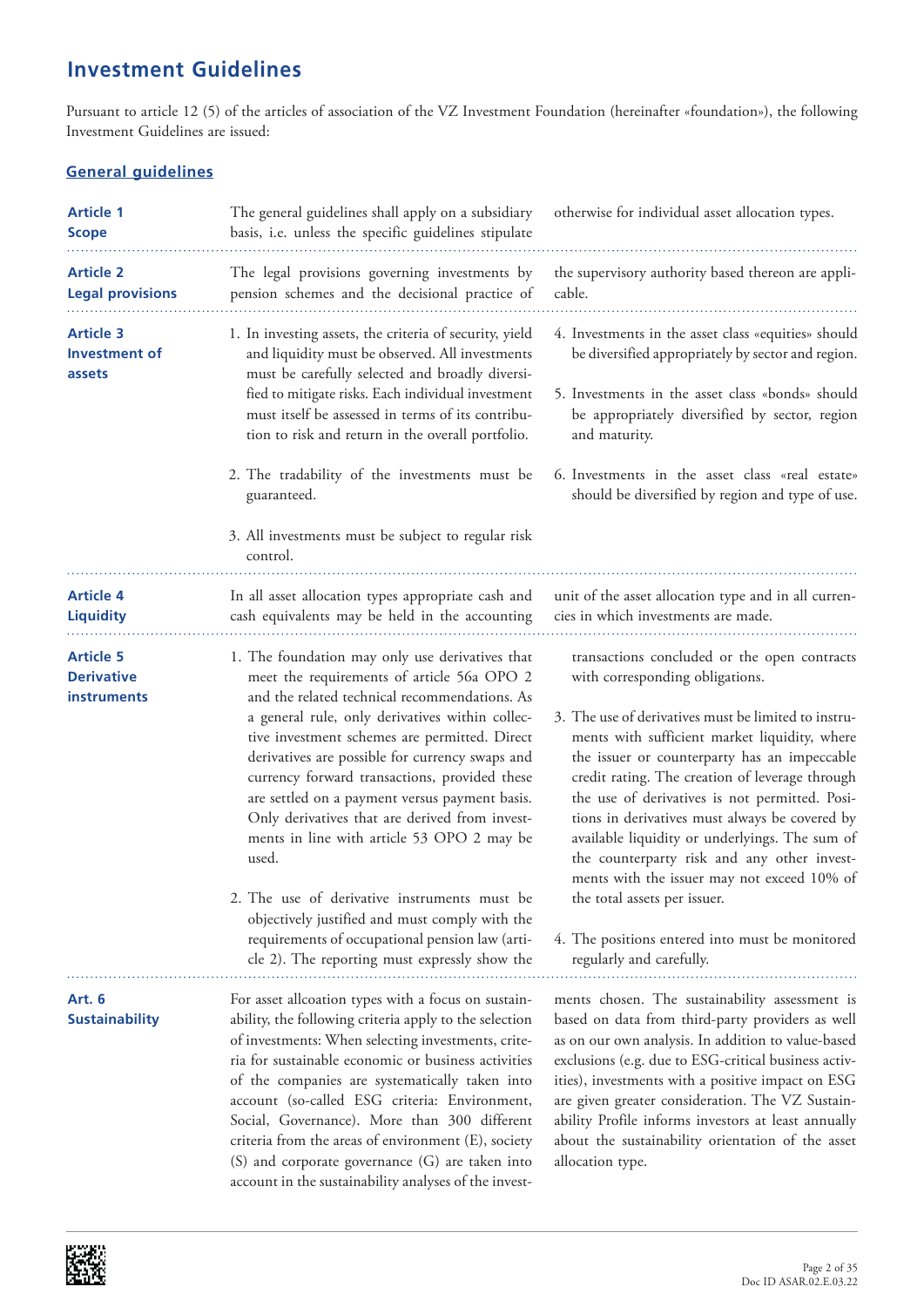| <b>Art. 7</b><br><b>Securities</b><br>lending                        | Securities may be lent for a fee for all asset allo-<br>cation types. In doing so, the relevant provisions<br>of the fund legislation on investment funds shall<br>apply. Securities lending is only permitted with<br>first-class borrowers or intermediaries specialising                                            | in the type of transaction who guarantee proper<br>execution. The proportion of loaned securities per<br>borrower or intermediary should not exceed 10%<br>of the portfolio.                                                               |
|----------------------------------------------------------------------|------------------------------------------------------------------------------------------------------------------------------------------------------------------------------------------------------------------------------------------------------------------------------------------------------------------------|--------------------------------------------------------------------------------------------------------------------------------------------------------------------------------------------------------------------------------------------|
| <b>Art. 8</b><br><b>Repurchase</b><br>transactions                   | Repurchase transactions are generally permitted.<br>The relevant provisions of the Federal Act on<br>Collective Investment Schemes are applicable.                                                                                                                                                                     | The foundation may only act as a repurchaser.<br>No transactions that result in leveraging or short<br>selling are permitted.                                                                                                              |
| <b>Art. 9</b><br><b>Compliance</b><br>with investment<br>regulations | When selecting individual investments, the per-<br>centage restrictions set out in the special invest-<br>ment guidelines must be complied with in order<br>to ensure a balanced distribution of risk. These<br>apply to the assets as a whole and must be com-<br>plied with at all times. If the limits are exceeded | or undershot as a result of changes in the market<br>or changes in the asset allocation type, the invest-<br>ments must be restored to the permitted level<br>within a reasonable period while safeguarding the<br>interests of investors. |
| <b>Art. 10</b><br><b>Assignment</b><br>of claims                     | Claims against asset allocation types of VZ Invest-<br>ment Foundation may not be assigned to third-<br>party banks.                                                                                                                                                                                                   |                                                                                                                                                                                                                                            |

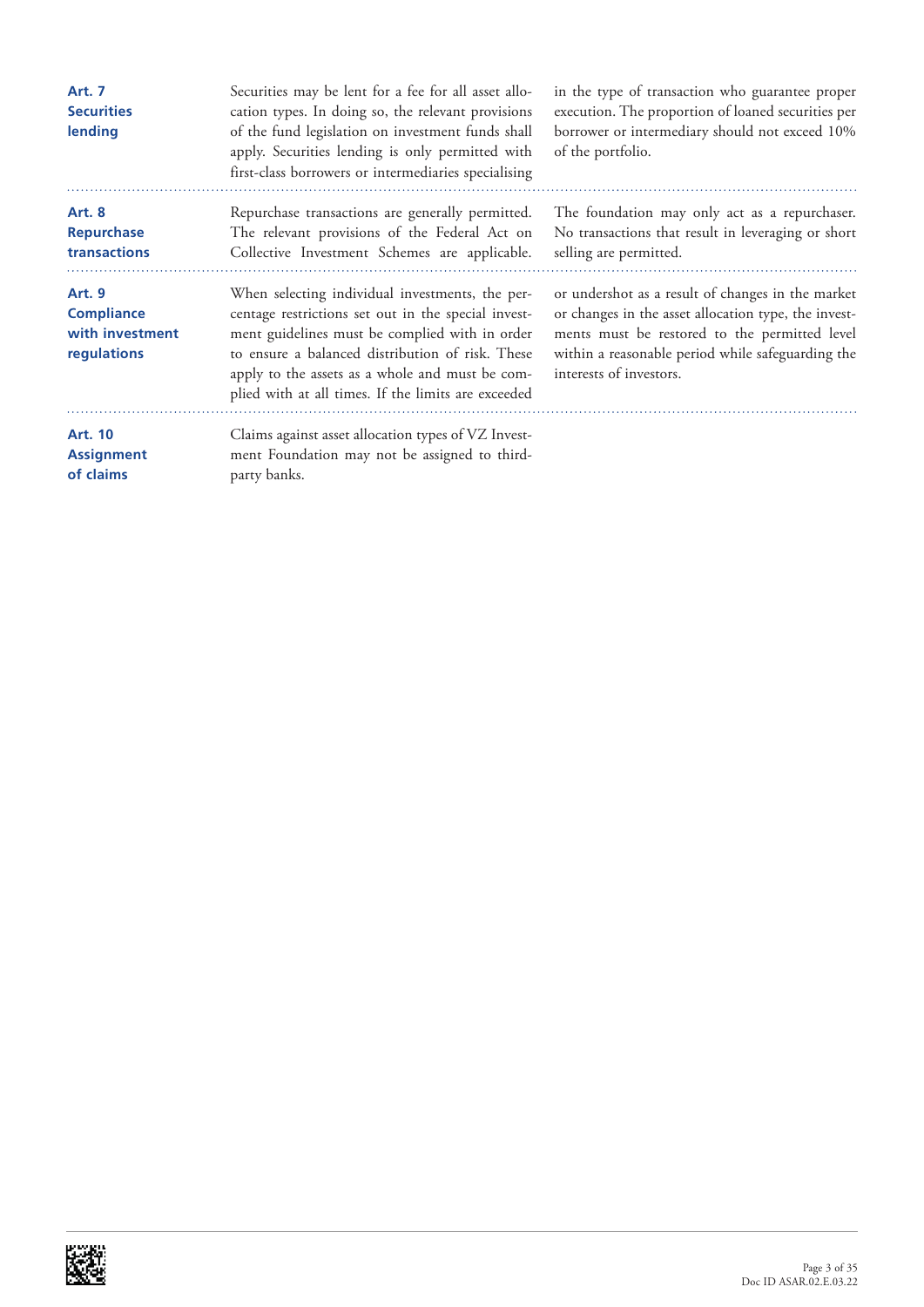### **Article 1 Investment instruments**

- 1. Investments may be placed directly or via collective investment schemes. Mixed assets may only be invested in appropriately diversified collective investment schemes pursuant to article 56 (2) OPO 2 with sufficient information and disclosure obligations. The provisions of article 56 (2) OPO 2 must be complied with in the case of investments in collective investment schemes. The permitted maximum percentage per individual collective investment scheme is 20%. In the case of investments in collective investment schemes, which are under the supervision of OPSC (exclusively claims against investment foundations) or are supervised by FINMA and registered for sale, a percentage of up to 100% is possible.
- 2. Investments in funds of funds are permitted, provided that the fund of funds for its part does not invest in fund products and remains sufficiently transparent to ensure compliance with the investment guidelines. Investments in claims against investment foundations, which in turn invest in funds of funds, are permitted.
- 3. Investments in the asset classes real estate, mortgages, infrastructure and alternative investments are carried out by means of collective investment schemes.
- 4. Claims may be acquired from other asset allocation types of VZ Investment Foundation and VZ Real Estate Investment Foundation or from other investment foundations.

### **Article 2 Asset allocation**

The mixed portfolio shall be invested in the individual asset classes in accordance with the following target percentages; deviations from the respective target percentages may be made subject to compliance with permitted ranges.

| <b>Asset class</b>                                                         | <b>Strategic allocation</b> | Range         |
|----------------------------------------------------------------------------|-----------------------------|---------------|
| Liquidity & money market                                                   | 1%                          | $0\% - 10\%$  |
| <b>Claims</b>                                                              | 87%                         | $65\% - 95\%$ |
| Bonds in CHF                                                               | 33%                         | 25%-46%       |
| Mortgages                                                                  | 17%                         | $0\% - 34\%$  |
| Bonds in foreign currency (mainly hedged in CHF) <sup>1</sup>              | 34%                         | $26\% - 52\%$ |
| Convertible and high-interest bonds (mainly hedged in $CHF$ ) <sup>1</sup> | $0\%$                       | $0\% - 5\%$   |
| Emerging market debt                                                       | 3%                          | $0\% - 5\%$   |
| <b>Equities</b>                                                            | 0%                          | $0\% - 0\%$   |
| Equities Switzerland                                                       | $0\%$                       | $0\% - 0\%$   |
| Equities international                                                     | $0\%$                       | $0\% - 0\%$   |
| Real estate                                                                | 10%                         | $5\% - 20\%$  |
| Real estate Switzerland                                                    | 10%                         | $5\% - 20\%$  |
| Real estate international                                                  | $0\%$                       | $0\% - 5\%$   |
| <b>Infrastructure</b>                                                      | 2%                          | $0\% - 5\%$   |
| <b>Alternative investments</b>                                             | $0\%$                       | $0\% - 15\%$  |

1 At least 70% of the foreign currency risks are hedged.

- 1. For investments in bonds, the average rating must be at least A- (Standard & Poor's) or A3 (Moody's). If individual investments do not have a rating from Standard & Poor's or Moody's, a rating from a Swiss bank may be used.
- 2. The percentage of foreign currencies without currency hedging may not exceed 30% of total assets.
- 3. Investments in alternative investments and infrastructure may not be subject to a duty to make additional contributions and must be made via asset allocation types of investment foundations under the supervision of the OPSC or through diversified collective investment schemes supervised by FINMA or authorised for sale pursuant to article 56 (2) OPO 2 with a sufficient duty to provide information and information. Subject to the 10% issuer limit, investments may be made through diversified certificates or diversified structured products.
- 4. For investments in convertible and high-interest bonds, the average rating of both segments must be at least B+ (Standard & Poor's) or B1 (Moody's).
- 5. The limitation on individual debtors, company participations and real estate investments must be complied with pursuant to article 54 et seq OPO 2.

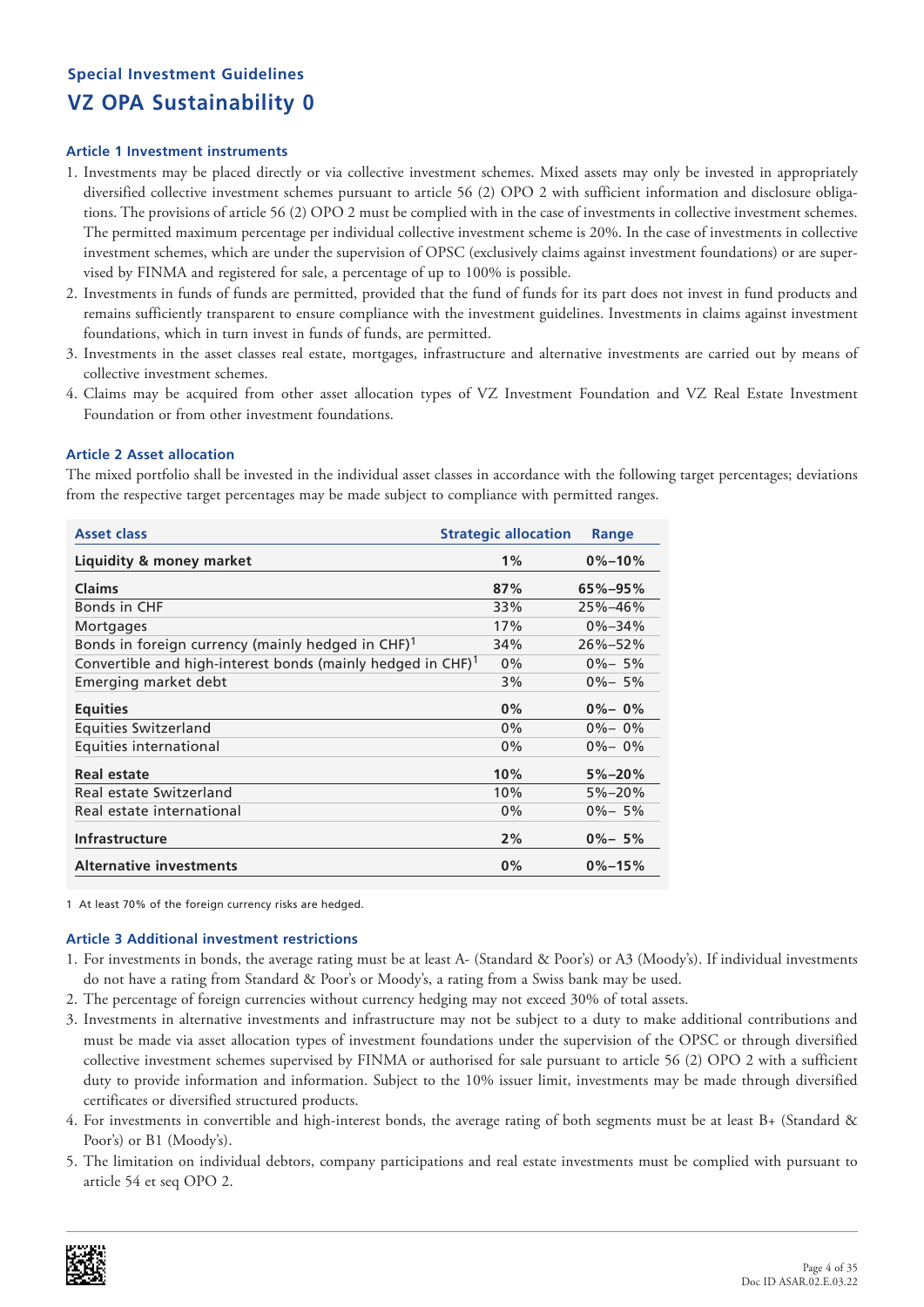### **Article 1 Investment instruments**

- 1. Investments may be placed directly or via collective investment schemes. Mixed assets may only be invested in appropriately diversified collective investment schemes pursuant to article 56 (2) OPO 2 with sufficient information and disclosure obligations. The provisions of article 56 (2) OPO 2 must be complied with in the case of investments in collective investment schemes. The permitted maximum percentage per individual collective investment scheme is 20%. In the case of investments in collective investment schemes, which are under the supervision of OPSC (exclusively claims against investment foundations) or are supervised by FINMA and registered for sale, a percentage of up to 100% is possible.
- 2. Investments in funds of funds are permitted, provided that the fund of funds for its part does not invest in fund products and remains sufficiently transparent to ensure compliance with the investment guidelines. Investments in claims against investment foundations, which in turn invest in funds of funds, are permitted.
- 3. Investments in the asset classes real estate, mortgages, infrastructure and alternative investments are carried out by means of collective investment schemes.
- 4. Claims may be acquired from other asset allocation types of VZ Investment Foundation and VZ Real Estate Investment Foundation or from other investment foundations.

### **Article 2 Asset allocation**

The mixed portfolio shall be invested in the individual asset classes in accordance with the following target percentages; deviations from the respective target percentages may be made subject to compliance with permitted ranges.

| <b>Asset class</b>                                                         | <b>Strategic allocation</b> | Range         |
|----------------------------------------------------------------------------|-----------------------------|---------------|
| Liquidity & money market                                                   | 1%                          | $0\% - 10\%$  |
| <b>Claims</b>                                                              | 72%                         | $55\% - 86\%$ |
| Bonds in CHF                                                               | 27%                         | $20\% - 38\%$ |
| Mortgages                                                                  | 15%                         | $0\% - 30\%$  |
| Bonds in foreign currency (mainly hedged in CHF) $1$                       | 27%                         | $20\% - 43\%$ |
| Convertible and high-interest bonds (mainly hedged in $CHF$ ) <sup>1</sup> | $0\%$                       | $0\% - 5\%$   |
| Emerging market debt                                                       | 3%                          | $0\% - 5\%$   |
| <b>Equities</b>                                                            | 15%                         | $10\% - 20\%$ |
| <b>Equities Switzerland</b>                                                | 7,5%                        | $5% - 12%$    |
| Equities international                                                     | 7,5%                        | $5% - 12%$    |
| Real estate                                                                | 10%                         | $5\% - 20\%$  |
| Real estate Switzerland                                                    | 10%                         | $5\% - 20\%$  |
| Real estate international                                                  | 0%                          | $0\% - 5\%$   |
| <b>Infrastructure</b>                                                      | 2%                          | $0\% - 5\%$   |
| <b>Alternative investments</b>                                             | 0%                          | $0\% - 15\%$  |

1 At least 70% of the foreign currency risks are hedged.

- 1. For investments in bonds, the average rating must be at least A- (Standard & Poor's) or A3 (Moody's). If individual investments do not have a rating from Standard & Poor's or Moody's, a rating from a Swiss bank may be used.
- 2. The percentage of foreign currencies without currency hedging may not exceed 30% of total assets.
- 3. Investments in alternative investments and infrastructure may not be subject to a duty to make additional contributions and must be made via asset allocation types of investment foundations under the supervision of the OPSC or through diversified collective investment schemes supervised by FINMA or authorised for sale pursuant to article 56 (2) OPO 2 with a sufficient duty to provide information and information. Subject to the 10% issuer limit, investments may be made through diversified certificates or diversified structured products.
- 4. For investments in convertible and high-interest bonds, the average rating of both segments must be at least B+ (Standard & Poor's) or B1 (Moody's).
- 5. The limitation on individual debtors, company participations and real estate investments must be complied with pursuant to article 54 et seq OPO 2.

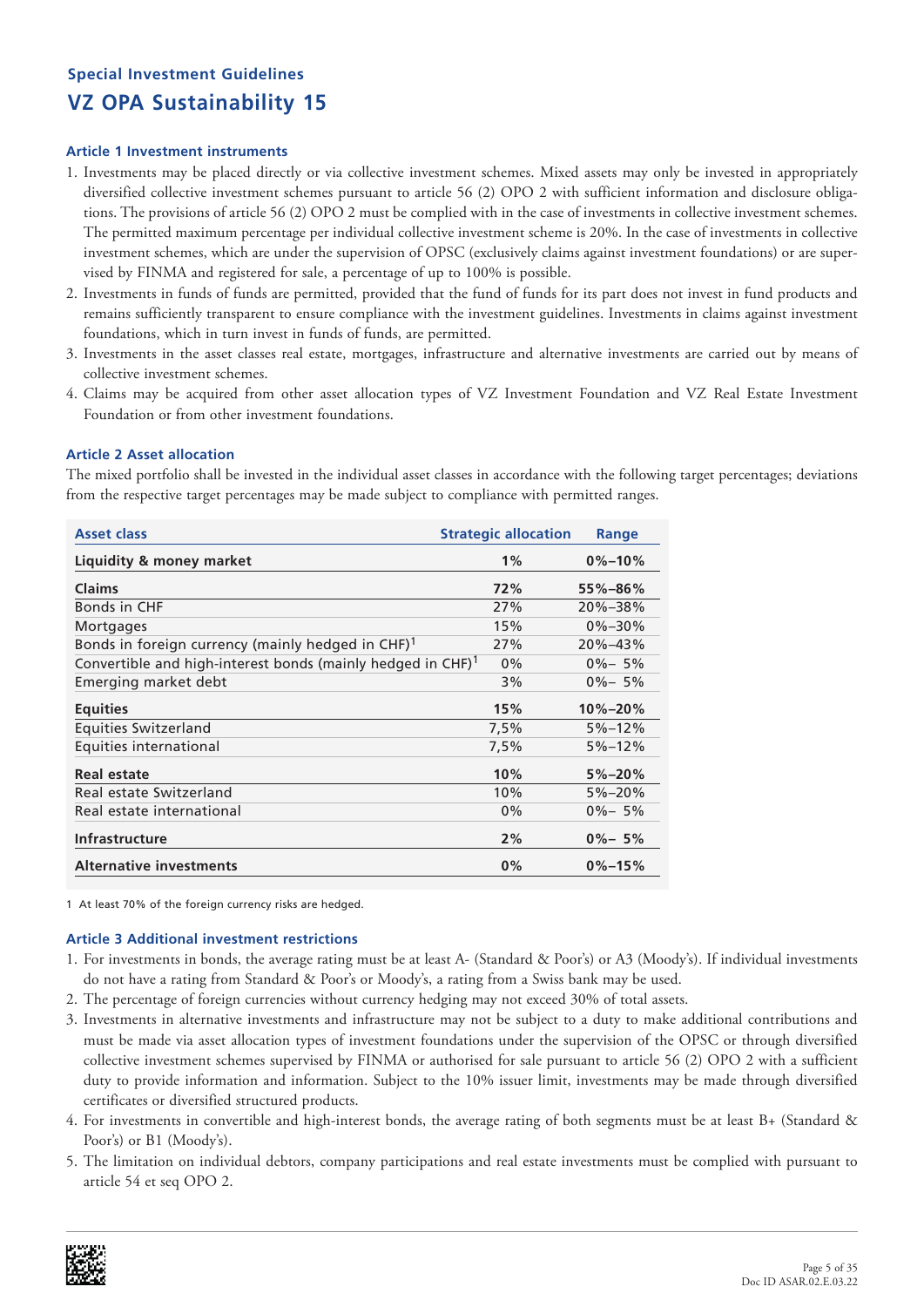### **Article 1 Investment instruments**

- 1. Investments may be placed directly or via collective investment schemes. Mixed assets may only be invested in appropriately diversified collective investment schemes pursuant to article 56 (2) OPO 2 with sufficient information and disclosure obligations. The provisions of article 56 (2) OPO 2 must be complied with in the case of investments in collective investment schemes. The permitted maximum percentage per individual collective investment scheme is 20%. In the case of investments in collective investment schemes, which are under the supervision of OPSC (exclusively claims against investment foundations) or are supervised by FINMA and registered for sale, a percentage of up to 100% is possible.
- 2. Investments in funds of funds are permitted, provided that the fund of funds for its part does not invest in fund products and remains sufficiently transparent to ensure compliance with the investment guidelines. Investments in claims against investment foundations, which in turn invest in funds of funds, are permitted.
- 3. Investments in the asset classes real estate, mortgages, infrastructure and alternative investments are carried out by means of collective investment schemes.
- 4. Claims may be acquired from other asset allocation types of VZ Investment Foundation and VZ Real Estate Investment Foundation or from other investment foundations.

### **Article 2 Asset allocation**

The mixed portfolio shall be invested in the individual asset classes in accordance with the following target percentages; deviations from the respective target percentages may be made subject to compliance with permitted ranges.

| <b>Asset class</b>                                                         | <b>Strategic allocation</b> | Range         |
|----------------------------------------------------------------------------|-----------------------------|---------------|
| Liquidity & money market                                                   | 1%                          | $0\% - 10\%$  |
| <b>Claims</b>                                                              | 62%                         | $46\% - 73\%$ |
| Bonds in CHF                                                               | 24%                         | 18%-34%       |
| Mortgages                                                                  | 13%                         | $0\% - 26\%$  |
| Bonds in foreign currency (mainly hedged in CHF) $1$                       | 22%                         | $16\% - 36\%$ |
| Convertible and high-interest bonds (mainly hedged in $CHF$ ) <sup>1</sup> | $0\%$                       | $0\% - 5\%$   |
| Emerging market debt                                                       | 3%                          | $0\% - 5\%$   |
| <b>Equities</b>                                                            | 25%                         | $18\% - 30\%$ |
| <b>Equities Switzerland</b>                                                | 12,5%                       | $9\% - 17\%$  |
| Equities international                                                     | 12,5%                       | $9\% - 17\%$  |
| Real estate                                                                | 10%                         | $5\% - 20\%$  |
| Real estate Switzerland                                                    | 10%                         | $5\% - 20\%$  |
| Real estate international                                                  | 0%                          | $0\% - 5\%$   |
| <b>Infrastructure</b>                                                      | 2%                          | $0\% - 5\%$   |
| <b>Alternative investments</b>                                             | 0%                          | $0\% - 15\%$  |

1 At least 70% of the foreign currency risks are hedged.

- 1. For investments in bonds, the average rating must be at least A- (Standard & Poor's) or A3 (Moody's). If individual investments do not have a rating from Standard & Poor's or Moody's, a rating from a Swiss bank may be used.
- 2. The percentage of foreign currencies without currency hedging may not exceed 30% of total assets.
- 3. Investments in alternative investments and infrastructure may not be subject to a duty to make additional contributions and must be made via asset allocation types of investment foundations under the supervision of the OPSC or through diversified collective investment schemes supervised by FINMA or authorised for sale pursuant to article 56 (2) OPO 2 with a sufficient duty to provide information and information. Subject to the 10% issuer limit, investments may be made through diversified certificates or diversified structured products.
- 4. For investments in convertible and high-interest bonds, the average rating of both segments must be at least B+ (Standard & Poor's) or B1 (Moody's).
- 5. The limitation on individual debtors, company participations and real estate investments must be complied with pursuant to article 54 et seq OPO 2.

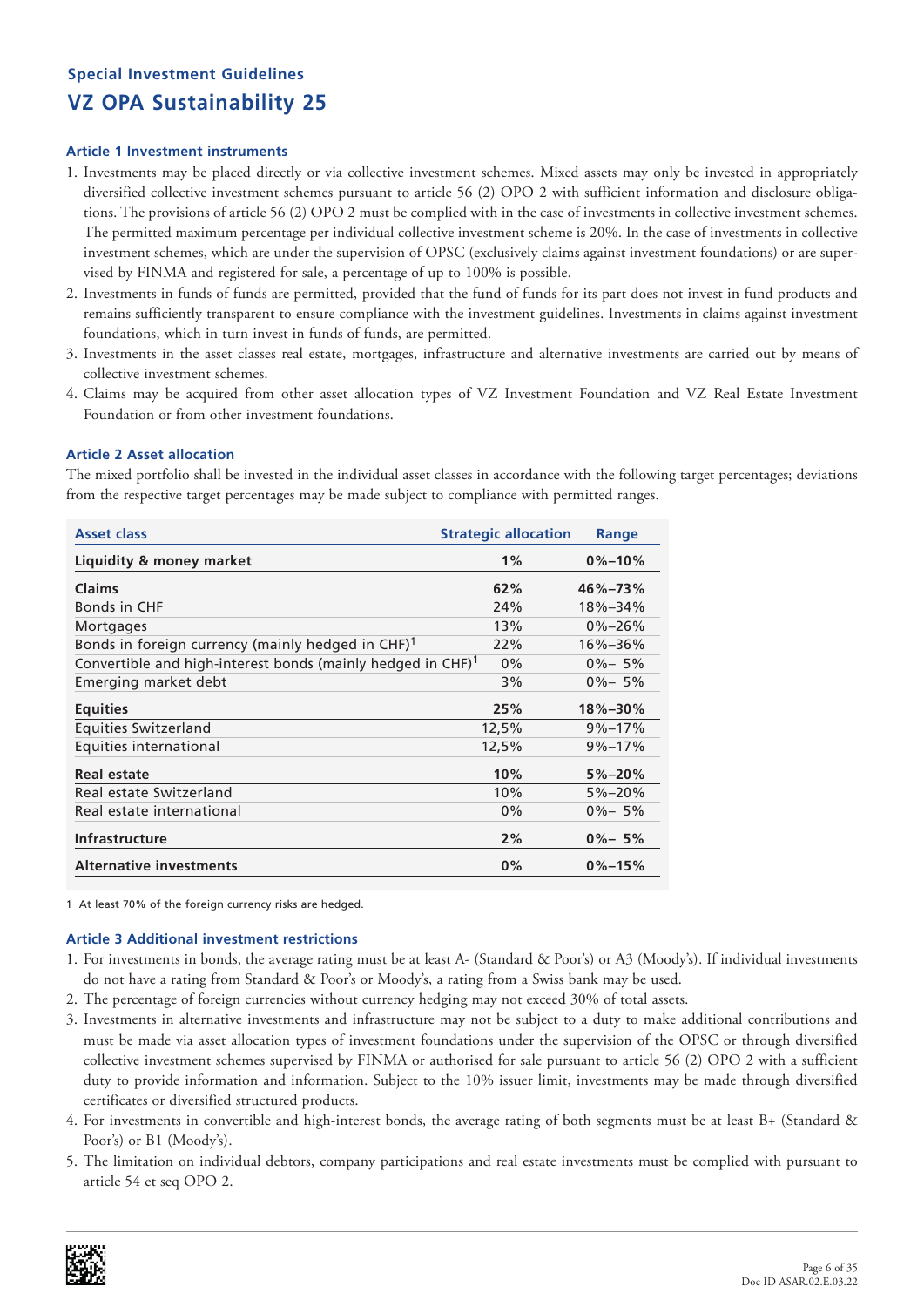### **Article 1 Investment instruments**

- 1. Investments may be placed directly or via collective investment schemes. Mixed assets may only be invested in appropriately diversified collective investment schemes pursuant to article 56 (2) OPO 2 with sufficient information and disclosure obligations. The provisions of article 56 (2) OPO 2 must be complied with in the case of investments in collective investment schemes. The permitted maximum percentage per individual collective investment scheme is 20%. In the case of investments in collective investment schemes, which are under the supervision of OPSC (exclusively claims against investment foundations) or are supervised by FINMA and registered for sale, a percentage of up to 100% is possible.
- 2. Investments in funds of funds are permitted, provided that the fund of funds for its part does not invest in fund products and remains sufficiently transparent to ensure compliance with the investment guidelines. Investments in claims against investment foundations, which in turn invest in funds of funds, are permitted.
- 3. Investments in the asset classes real estate, mortgages, infrastructure and alternative investments are carried out by means of collective investment schemes.
- 4. Claims may be acquired from other asset allocation types of VZ Investment Foundation and VZ Real Estate Investment Foundation or from other investment foundations.

### **Article 2 Asset allocation**

The mixed portfolio shall be invested in the individual asset classes in accordance with the following target percentages; deviations from the respective target percentages may be made subject to compliance with permitted ranges.

| <b>Asset class</b>                                                         | <b>Strategic allocation</b> | Range         |
|----------------------------------------------------------------------------|-----------------------------|---------------|
| Liquidity & money market                                                   | 1%                          | $0\% - 10\%$  |
| <b>Claims</b>                                                              | 52%                         | $37\% - 63\%$ |
| Bonds in CHF                                                               | 19%                         | 12%-27%       |
| Mortgages                                                                  | 10%                         | $0\% - 20\%$  |
| Bonds in foreign currency (mainly hedged in CHF) $1$                       | 19%                         | 13%-33%       |
| Convertible and high-interest bonds (mainly hedged in $CHF$ ) <sup>1</sup> | $0\%$                       | $0\% - 5\%$   |
| Emerging market debt                                                       | 4%                          | $0\% - 6\%$   |
| <b>Equities</b>                                                            | 35%                         | $26\% - 40\%$ |
| <b>Equities Switzerland</b>                                                | 17,5%                       | 13%-22%       |
| Equities international                                                     | 17,5%                       | 13%-22%       |
| Real estate                                                                | 10%                         | $5\% - 20\%$  |
| Real estate Switzerland                                                    | 10%                         | $5\% - 20\%$  |
| Real estate international                                                  | 0%                          | $0\% - 5\%$   |
| <b>Infrastructure</b>                                                      | 2%                          | $0\% - 5\%$   |
| <b>Alternative investments</b>                                             | 0%                          | $0\% - 15\%$  |

1 At least 70% of the foreign currency risks are hedged.

- 1. For investments in bonds, the average rating must be at least A- (Standard & Poor's) or A3 (Moody's). If individual investments do not have a rating from Standard & Poor's or Moody's, a rating from a Swiss bank may be used.
- 2. The percentage of foreign currencies without currency hedging may not exceed 30% of total assets.
- 3. Investments in alternative investments and infrastructure may not be subject to a duty to make additional contributions and must be made via asset allocation types of investment foundations under the supervision of the OPSC or through diversified collective investment schemes supervised by FINMA or authorised for sale pursuant to article 56 (2) OPO 2 with a sufficient duty to provide information and information. Subject to the 10% issuer limit, investments may be made through diversified certificates or diversified structured products.
- 4. For investments in convertible and high-interest bonds, the average rating of both segments must be at least B+ (Standard & Poor's) or B1 (Moody's).
- 5. The limitation on individual debtors, company participations and real estate investments must be complied with pursuant to article 54 et seq OPO 2.

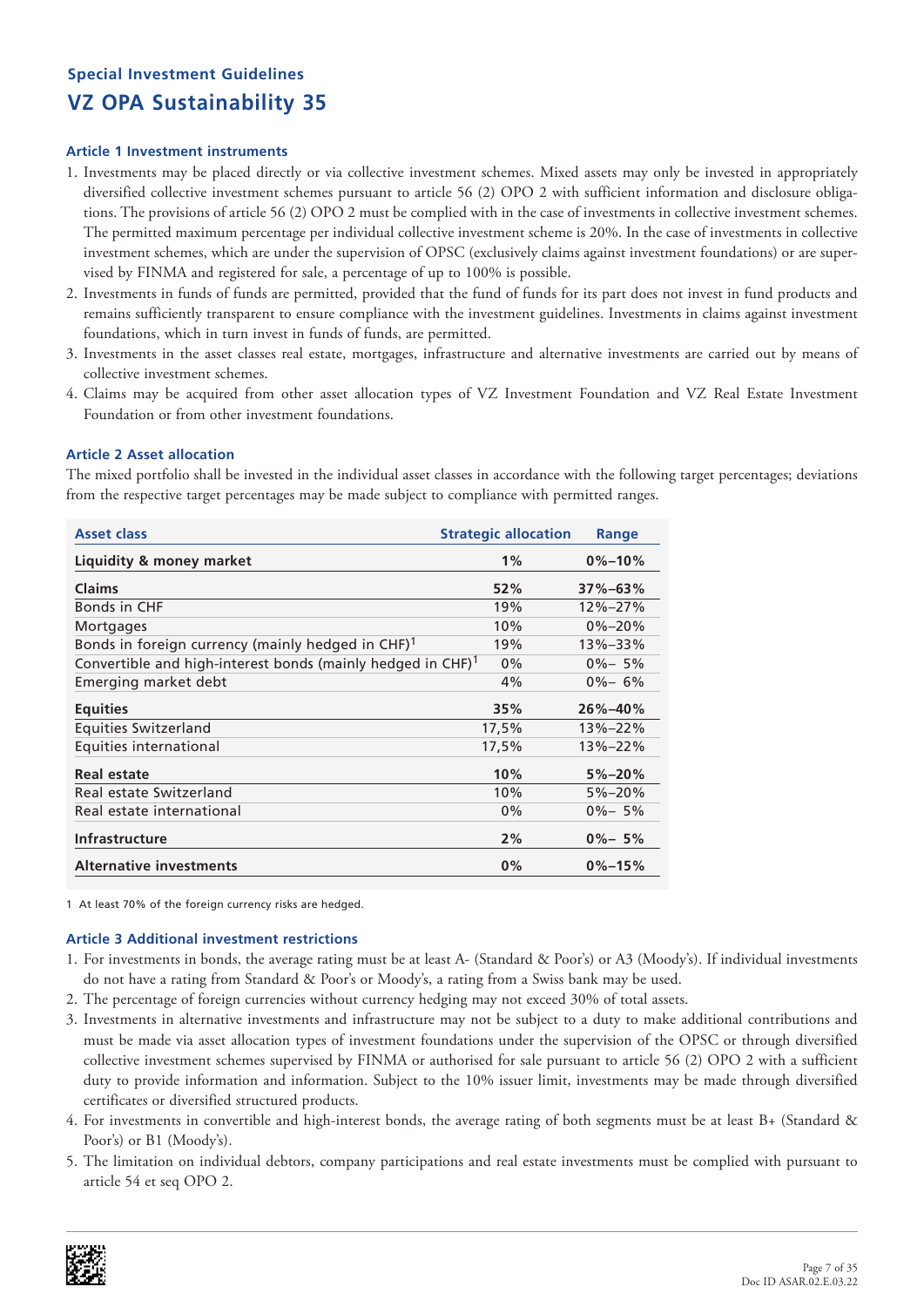### **Article 1 Investment instruments**

- 1. Investments may be placed directly or via collective investment schemes. Mixed assets may only be invested in appropriately diversified collective investment schemes pursuant to article 56 (2) OPO 2 with sufficient information and disclosure obligations. The provisions of article 56 (2) OPO 2 must be complied with in the case of investments in collective investment schemes. The permitted maximum percentage per individual collective investment scheme is 20%. In the case of investments in collective investment schemes, which are under the supervision of OPSC (exclusively claims against investment foundations) or are supervised by FINMA and registered for sale, a percentage of up to 100% is possible.
- 2. Investments in funds of funds are permitted, provided that the fund of funds for its part does not invest in fund products and remains sufficiently transparent to ensure compliance with the investment guidelines. Investments in claims against investment foundations, which in turn invest in funds of funds, are permitted.
- 3. Investments in the asset classes real estate, mortgages, infrastructure and alternative investments are carried out by means of collective investment schemes.
- 4. Claims may be acquired from other asset allocation types of VZ Investment Foundation and VZ Real Estate Investment Foundation or from other investment foundations.

### **Article 2 Asset allocation**

The mixed portfolio shall be invested in the individual asset classes in accordance with the following target percentages; deviations from the respective target percentages may be made subject to compliance with permitted ranges.

| <b>Asset class</b>                                                         | <b>Strategic allocation</b> | <b>Range</b>  |
|----------------------------------------------------------------------------|-----------------------------|---------------|
| <b>Liquidity &amp; money market</b>                                        | 1%                          | $0\% - 10\%$  |
| <b>Claims</b>                                                              | 42%                         | $27\% - 53\%$ |
| Bonds in CHF                                                               | 16%                         | $8\% - 26\%$  |
| Mortgages                                                                  | 7%                          | $0\% - 14\%$  |
| Bonds in foreign currency (mainly hedged in CHF) <sup>1</sup>              | 15%                         | 11%-29%       |
| Convertible and high-interest bonds (mainly hedged in $CHF$ ) <sup>1</sup> | $0\%$                       | $0\% - 6\%$   |
| Emerging market debt                                                       | 4%                          | $0\% - 6\%$   |
| <b>Equities</b>                                                            | 45%                         | $32\% - 50\%$ |
| Equities Switzerland                                                       | 22,5%                       | 16%-28%       |
| Equities international                                                     | 22,5%                       | $16\% - 28\%$ |
| Real estate                                                                | 10%                         | $5\% - 20\%$  |
| Real estate Switzerland                                                    | 10%                         | $5\% - 20\%$  |
| Real estate international                                                  | 0%                          | $0\% - 5\%$   |
| <b>Infrastructure</b>                                                      | 2%                          | $0\% - 5\%$   |
| <b>Alternative investments</b>                                             | $0\%$                       | $0\% - 15\%$  |

1 At least 70% of the foreign currency risks are hedged.

- 1. For investments in bonds, the average rating must be at least A- (Standard & Poor's) or A3 (Moody's). If individual investments do not have a rating from Standard & Poor's or Moody's, a rating from a Swiss bank may be used.
- 2. The percentage of foreign currencies without currency hedging may not exceed 30% of total assets.
- 3. Investments in alternative investments and infrastructure may not be subject to a duty to make additional contributions and must be made via asset allocation types of investment foundations under the supervision of the OPSC or through diversified collective investment schemes supervised by FINMA or authorised for sale pursuant to article 56 (2) OPO 2 with a sufficient duty to provide information and information. Subject to the 10% issuer limit, investments may be made through diversified certificates or diversified structured products.
- 4. For investments in convertible and high-interest bonds, the average rating of both segments must be at least B+ (Standard & Poor's) or B1 (Moody's).
- 5. The limitation on individual debtors, company participations and real estate investments must be complied with pursuant to article 54 et seq OPO 2.

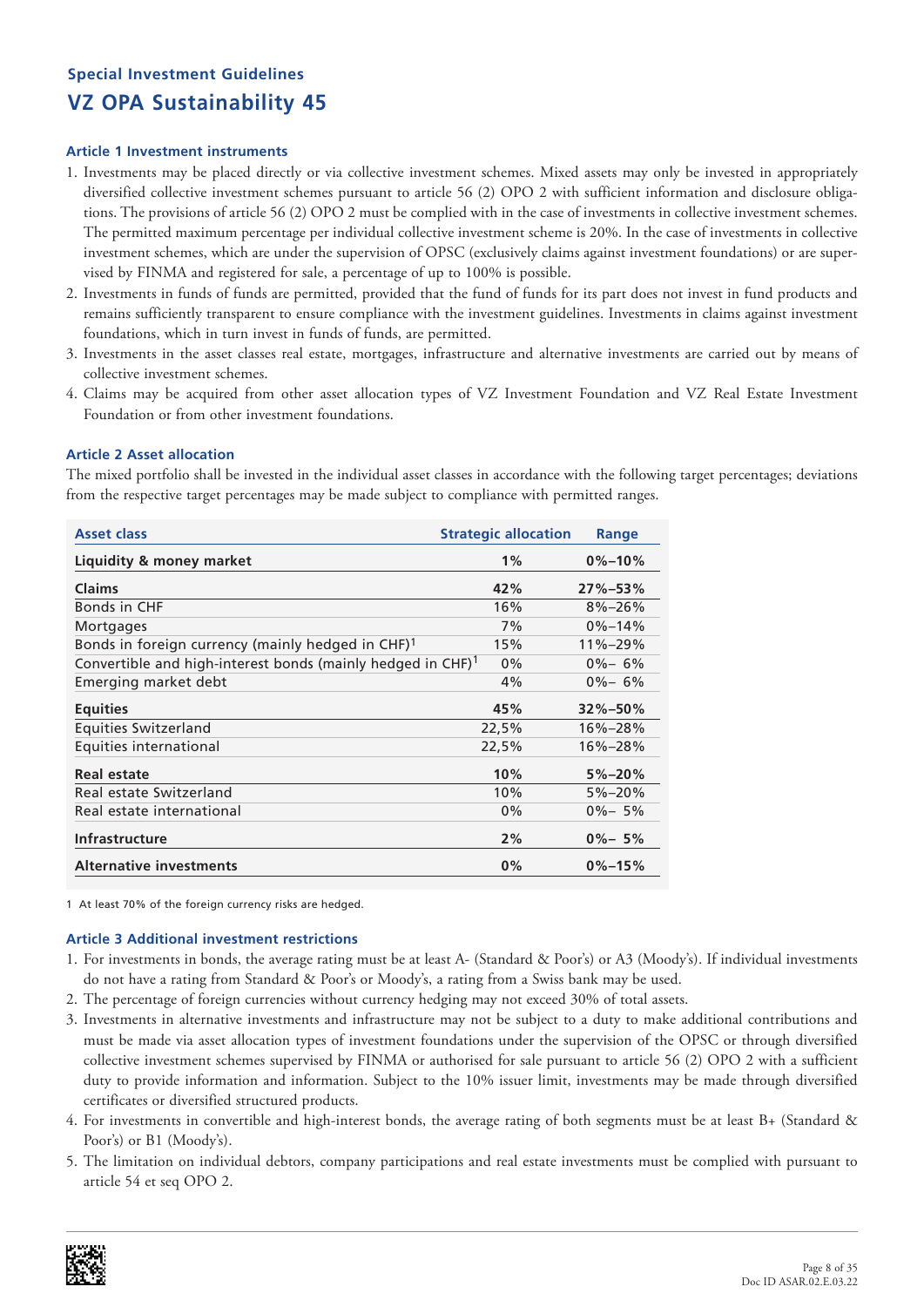# **Special Investment Guidelines VZ OPA Sustainability 65 (Enhanced investment options pursuant to OPO 2)**

### **Article 1 Investment instruments**

- 1. Investments may be placed directly or via collective investment schemes. Mixed assets may only be invested in appropriately diversified collective investment schemes pursuant to article 56 (2) OPO 2 with sufficient information and disclosure obligations. The provisions of article 56 (2) OPO 2 must be complied with in the case of investments in collective investment schemes. The permitted maximum percentage per individual collective investment scheme is 20%. In the case of investments in collective investment schemes, which are under the supervision of OPSC (exclusively claims against investment foundations) or are supervised by FINMA and registered for sale, a percentage of up to 100% is possible.
- 2. Investments in funds of funds are permitted, provided that the fund of funds for its part does not invest in fund products and remains sufficiently transparent to ensure compliance with the investment guidelines. Investments in claims against investment foundations, which in turn invest in funds of funds, are permitted.
- 3. Investments in the asset classes real estate, mortgages, infrastructure and alternative investments are carried out by means of collective investment schemes.
- 4. Claims may be acquired from other asset allocation types of VZ Investment Foundation and VZ Real Estate Investment Foundation or from other investment foundations.

### **Article 2 Asset allocation**

The mixed portfolio shall be invested in the individual asset classes in accordance with the following target percentages; deviations from the respective target percentages may be made subject to compliance with permitted ranges.

| Asset class                                                                | <b>Strategic allocation</b> | Range          |
|----------------------------------------------------------------------------|-----------------------------|----------------|
| Liquidity & money market                                                   | 1%                          | $0\% - 10\%$   |
| <b>Claims</b>                                                              | 22%                         | $12\% - 35\%$  |
| Bonds in CHF                                                               | 7,5%                        | $4\% - 12.5\%$ |
| Mortgages                                                                  | 3,5%                        | $0\% - 7\%$    |
| Bonds in foreign currency (mainly hedged in CHF) $1$                       | 9%                          | $6\% - 19\%$   |
| Convertible and high-interest bonds (mainly hedged in $CHF$ ) <sup>1</sup> | $0\%$                       | $0\% - 6\%$    |
| Emerging market debt                                                       | 2%                          | $0\% - 6\%$    |
| Equities <sup>2</sup>                                                      | 65%                         | $52\% - 75\%$  |
| Equities Switzerland                                                       | 32,5%                       | $26\% - 39\%$  |
| Equities international                                                     | 32,5%                       | $26\% - 39\%$  |
| Real estate                                                                | 10%                         | $0\% - 15\%$   |
| Real estate Switzerland                                                    | 10%                         | $0\% - 15\%$   |
| Real estate international                                                  | $0\%$                       | $0\% - 5\%$    |
| <b>Infrastructure</b>                                                      | 2%                          | $0\% - 5\%$    |
| <b>Alternative investments</b>                                             | $0\%$                       | $0\% - 15\%$   |

At least 40% of the foreign currency risks are hedged.

2 Exceeding the category limit for investments in equities.

### **Article 3 Enhanced investment options**

The asset allocation type may exceed the company and class limits pursuant to article 54a and article 55 OPO 2. The asset allocation type shall make use of these expanded investment options as follows:

| <b>Designation</b>                                                         | Limit under OPO 2 Exceeding limit |        | Upper limit |
|----------------------------------------------------------------------------|-----------------------------------|--------|-------------|
| Limitation on individual company participations (article 54a OPO 2)        | 5%                                | $+10%$ | 15%         |
| Category limitation for investments in equities (article 55 (b) OPO 2) 50% |                                   | $+25%$ | 75%         |
| Category limitation for foreign currencies (article 55 (e) OPO 2)          | 30%                               | $+30%$ | 60%         |

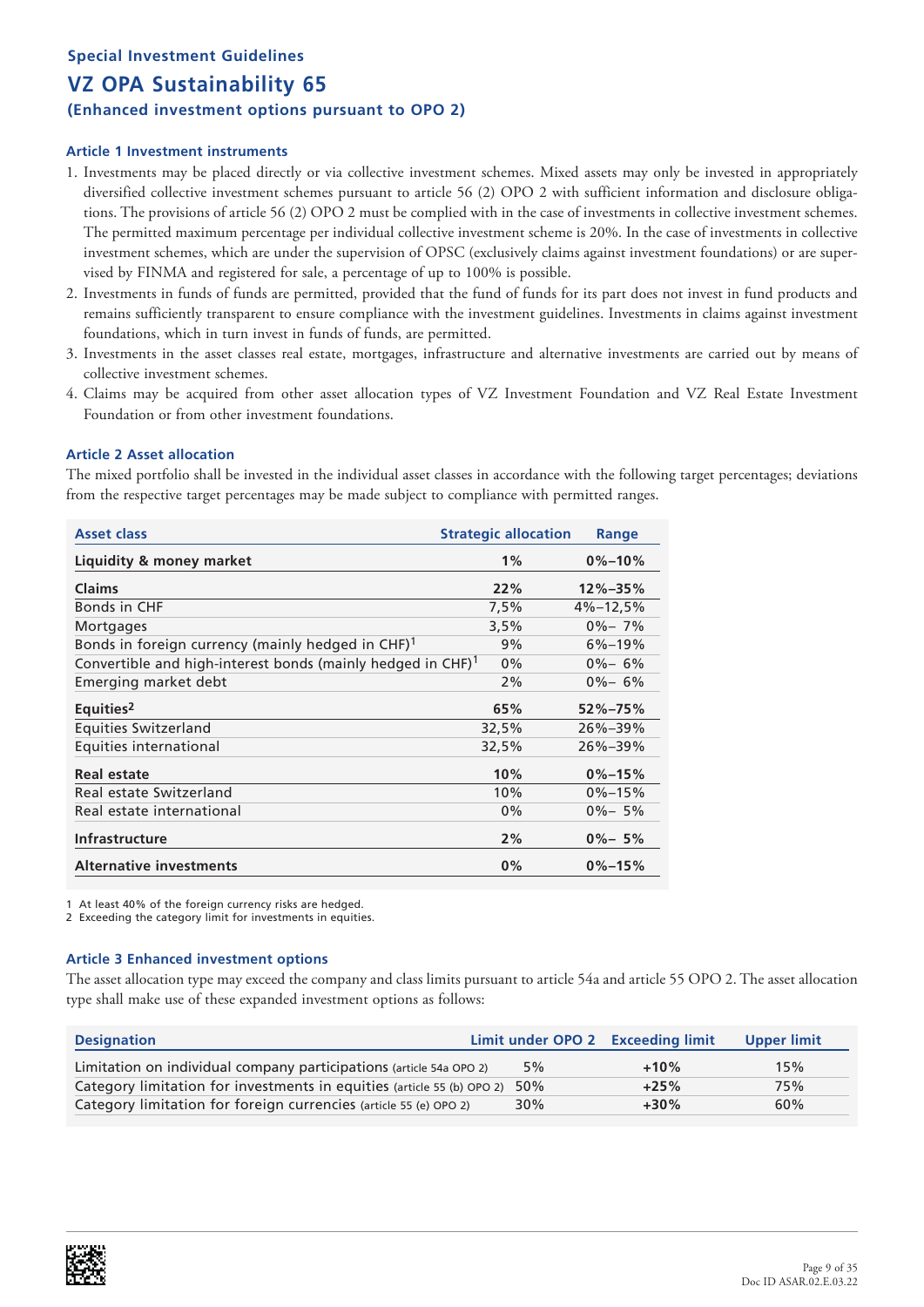# **Special Investment Guidelines VZ OPA Sustainability 65 (Enhanced investment options pursuant to OPO 2)**

- 1. For investments in bonds, the average rating must be at least A- (Standard & Poor's) or A3 (Moody's). If individual investments do not have a rating from Standard & Poor's or Moody's, a rating from a Swiss bank may be used.
- 2. Investments in alternative investments and infrastructure may not be subject to a duty to make additional contributions and must be made via asset allocation types of investment foundations under the supervision of the OPSC or through diversified collective investment schemes supervised by FINMA or authorised for sale pursuant to article 56 (2) OPO 2 with a sufficient duty to provide information and information. Subject to the 10% issuer limit, investments may be made through diversified certificates or diversified structured products.
- 3. For investments in convertible and high-interest bonds, the average rating of both segments must be at least B+ (Standard & Poor's) or B1 (Moody's).

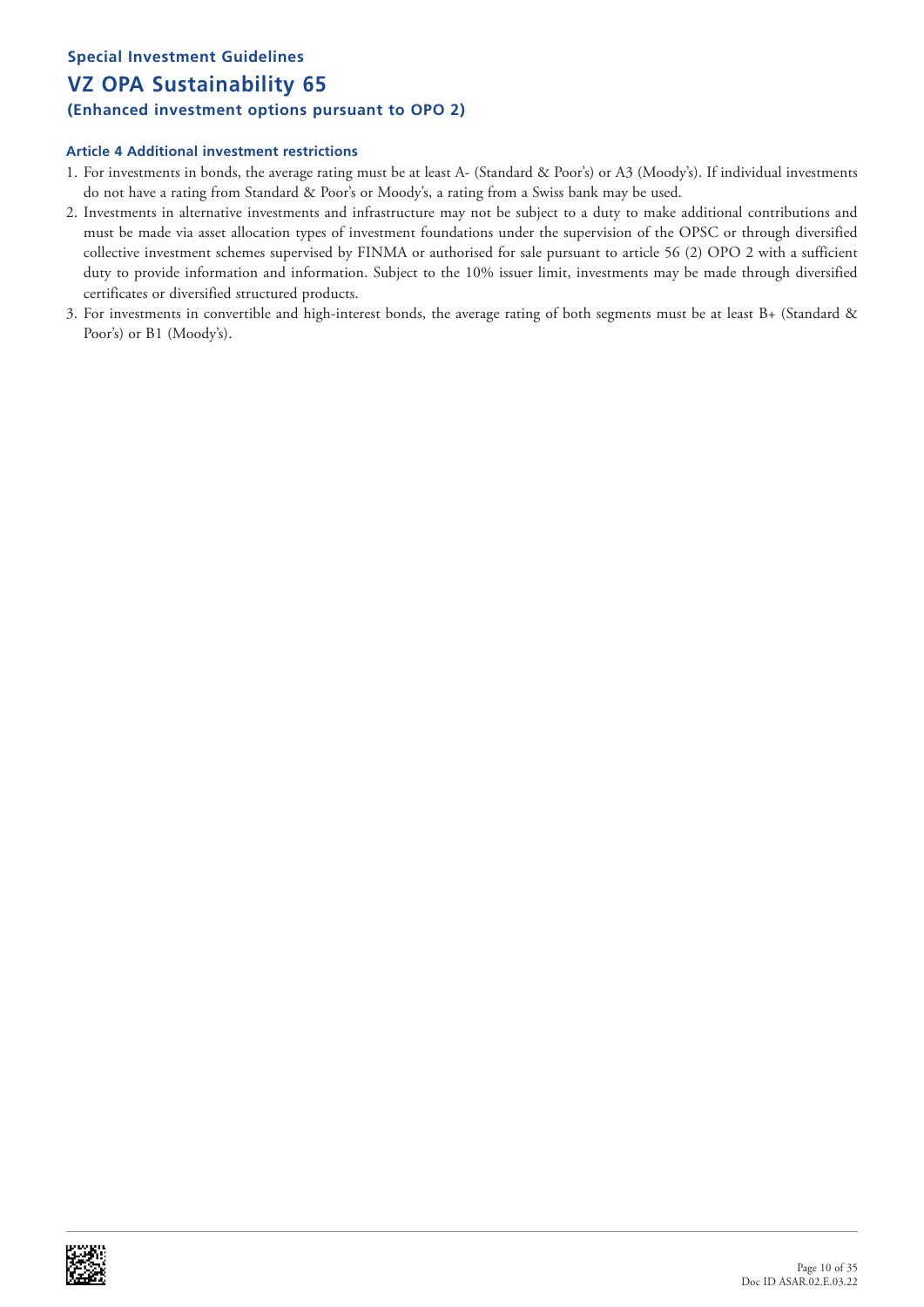# **Special Investment Guidelines VZ OPA Sustainability 80 (Enhanced investment options pursuant to OPO 2)**

### **Article 1 Investment instruments**

- 1. Investments may be placed directly or via collective investment schemes. Mixed assets may only be invested in appropriately diversified collective investment schemes pursuant to article 56 (2) OPO 2 with sufficient information and disclosure obligations. The provisions of article 56 (2) OPO 2 must be complied with in the case of investments in collective investment schemes. The permitted maximum percentage per individual collective investment scheme is 20%. In the case of investments in collective investment schemes, which are under the supervision of OPSC (exclusively claims against investment foundations) or are supervised by FINMA and registered for sale, a percentage of up to 100% is possible.
- 2. Investments in funds of funds are permitted, provided that the fund of funds for its part does not invest in fund products and remains sufficiently transparent to ensure compliance with the investment guidelines. Investments in claims against investment foundations, which in turn invest in funds of funds, are permitted.
- 3. Investments in the asset classes real estate, mortgages, infrastructure and alternative investments are carried out by means of collective investment schemes.
- 4. Claims may be acquired from other asset allocation types of VZ Investment Foundation and VZ Real Estate Investment Foundation or from other investment foundations.

### **Article 2 Asset allocation**

The mixed portfolio shall be invested in the individual asset classes in accordance with the following target percentages; deviations from the respective target percentages may be made subject to compliance with permitted ranges.

| <b>Asset class</b>                                                         | <b>Strategic allocation</b> | Range         |
|----------------------------------------------------------------------------|-----------------------------|---------------|
| Liquidity & money market                                                   | 1%                          | $0\% - 10\%$  |
| <b>Claims</b>                                                              | 9%                          | $0\% - 18\%$  |
| Bonds in CHF                                                               | 5%                          | $0\% - 15\%$  |
| Mortgages                                                                  | $0\%$                       | $0\% - 6\%$   |
| Bonds in foreign currency (mainly hedged in CHF) $1$                       | 4%                          | $0\% - 14\%$  |
| Convertible and high-interest bonds (mainly hedged in $CHF$ ) <sup>1</sup> | 0%                          | $0\% - 6\%$   |
| Emerging market debt                                                       | $0\%$                       | $0\% - 6\%$   |
| Equities <sup>2</sup>                                                      | 80%                         | $64\% - 85\%$ |
| Equities Switzerland                                                       | 40%                         | 32%-48%       |
| Equities international                                                     | 40%                         | $32\% - 48\%$ |
| Real estate                                                                | 10%                         | $0\% - 15\%$  |
| Real estate Switzerland                                                    | 10%                         | $0\% - 15\%$  |
| Real estate international                                                  | $0\%$                       | $0\% - 5\%$   |
| Infrastructure                                                             | $0\%$                       | $0\% - 5\%$   |
| <b>Alternative investments</b>                                             | $0\%$                       | $0\% - 15\%$  |

At least 40% of the foreign currency risks are hedged.

2 Exceeding the category limit for investments in equities.

### **Article 3 Enhanced investment options**

The asset allocation type may exceed the company and class limits pursuant to article 54a and article 55 OPO 2. The asset allocation type shall make use of these expanded investment options as follows:

| <b>Designation</b>                                                         | Limit under OPO 2 Exceeding limit |        | <b>Upper limit</b> |
|----------------------------------------------------------------------------|-----------------------------------|--------|--------------------|
| Limitation on individual company participations (article 54a OPO 2)        | 5%                                | $+10%$ | 15%                |
| Category limitation for investments in equities (article 55 (b) OPO 2) 50% |                                   | $+35%$ | 85%                |
| Category limitation for foreign currencies (article 55 (e) OPO 2)          | $30\%$                            | $+30%$ | 60%                |

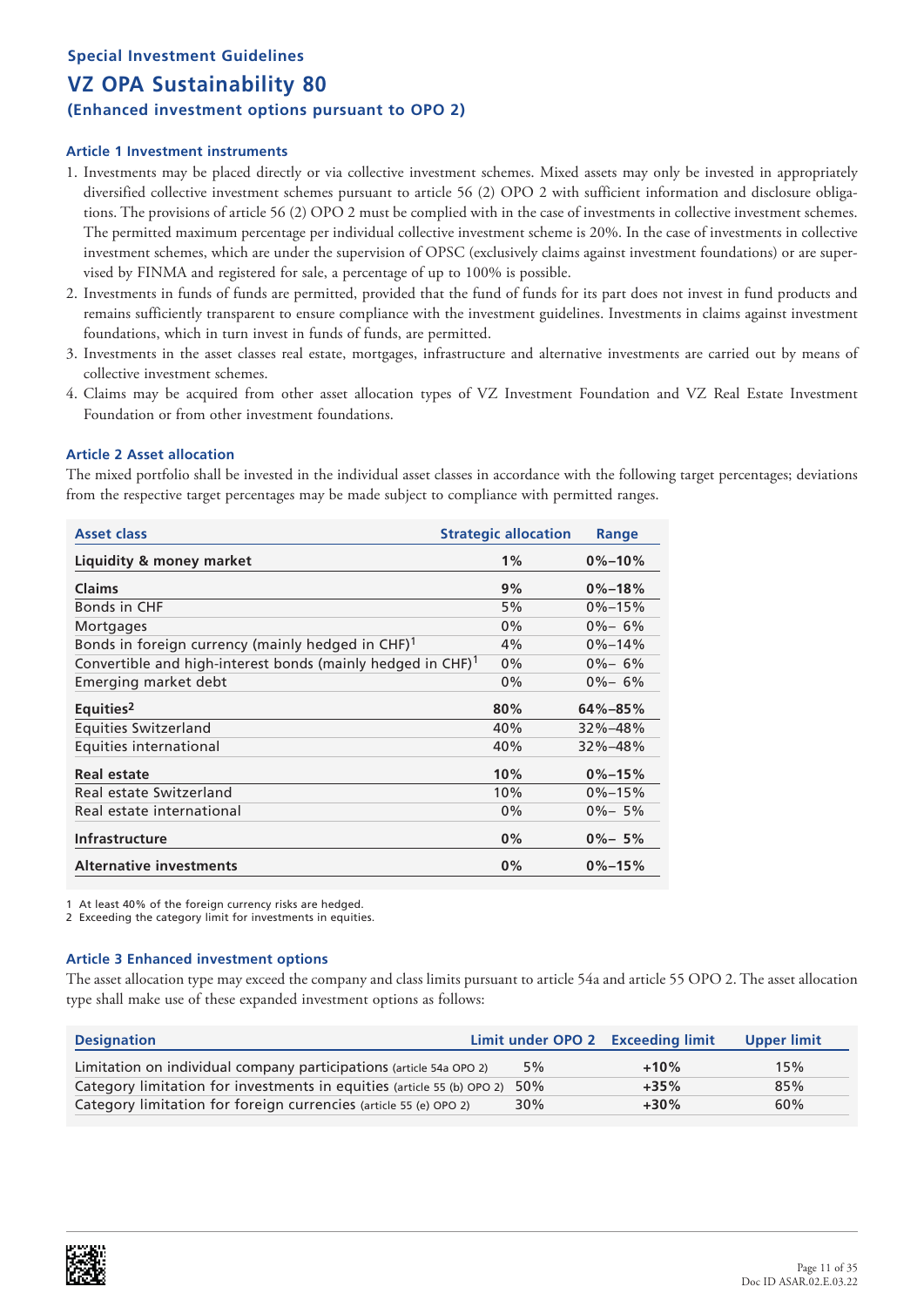# **Special Investment Guidelines VZ OPA Sustainability 80 (Enhanced investment options pursuant to OPO 2)**

- 1. For investments in bonds, the average rating must be at least A- (Standard & Poor's) or A3 (Moody's). If individual investments do not have a rating from Standard & Poor's or Moody's, a rating from a Swiss bank may be used.
- 2. Investments in alternative investments and infrastructure may not be subject to a duty to make additional contributions and must be made via asset allocation types of investment foundations under the supervision of the OPSC or through diversified collective investment schemes supervised by FINMA or authorised for sale pursuant to article 56 (2) OPO 2 with a sufficient duty to provide information and information. Subject to the 10% issuer limit, investments may be made through diversified certificates or diversified structured products.
- 3. For investments in convertible and high-interest bonds, the average rating of both segments must be at least B+ (Standard & Poor's) or B1 (Moody's).

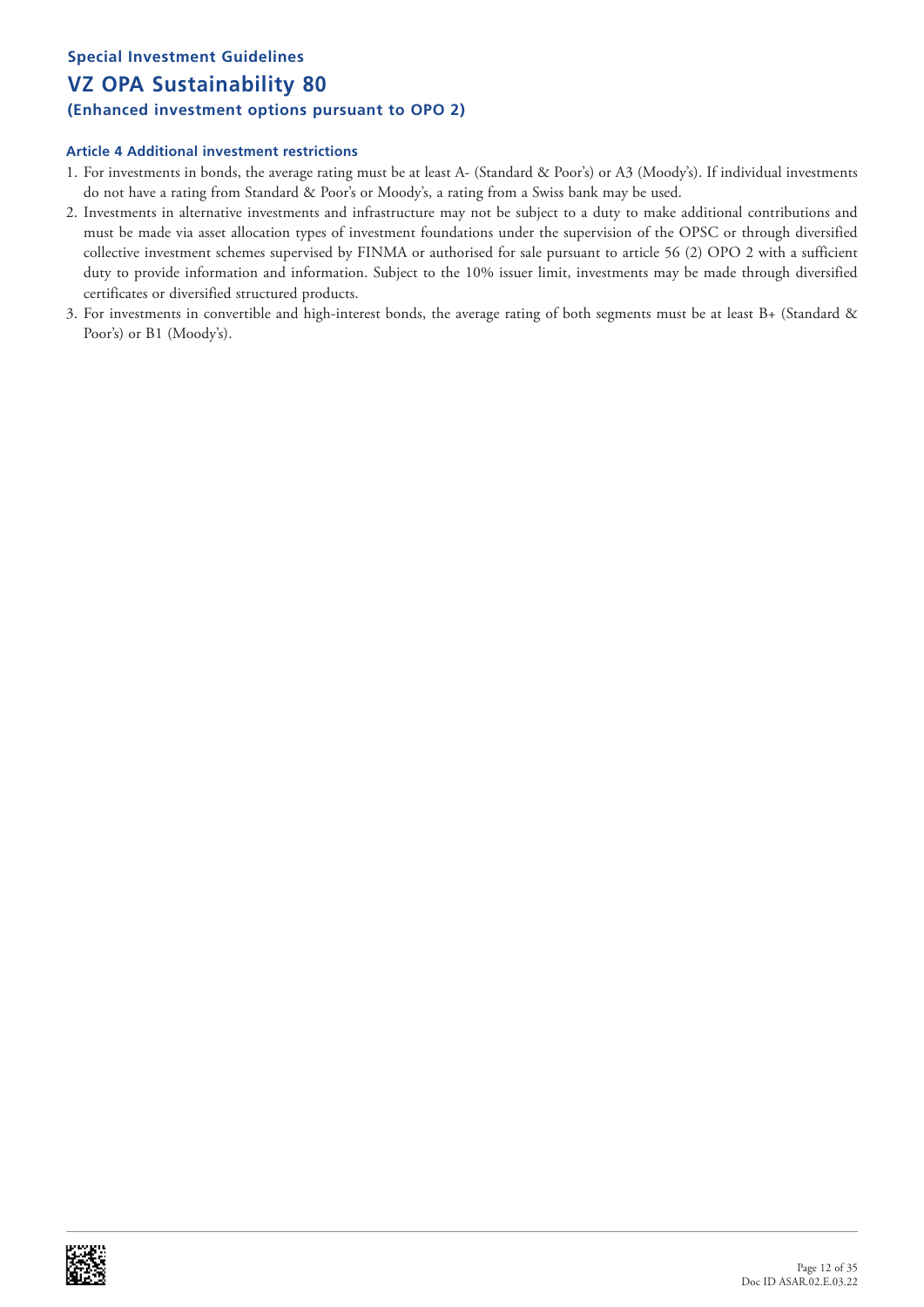# **Special Investment Guidelines VZ OPA Sustainability 90 (1e) (Enhanced investment options pursuant to OPO 2)**

### **Article 1 Investment instruments**

- 1. Investments may be placed directly or via collective investment schemes. Mixed assets may only be invested in appropriately diversified collective investment schemes pursuant to article 56 (2) OPO 2 with sufficient information and disclosure obligations. The provisions of article 56 (2) OPO 2 must be complied with in the case of investments in collective investment schemes. The permitted maximum percentage per individual collective investment scheme is 20%. In the case of investments in collective investment schemes, which are under the supervision of OPSC (exclusively claims against investment foundations) or are supervised by FINMA and registered for sale, a percentage of up to 100% is possible.
- 2. Investments in funds of funds are permitted, provided that the fund of funds for its part does not invest in fund products and remains sufficiently transparent to ensure compliance with the investment guidelines. Investments in claims against investment foundations, which in turn invest in funds of funds, are permitted.
- 3. Investments in the asset classes real estate, mortgages, infrastructure and alternative investments are carried out by means of collective investment schemes.
- 4. Claims may be acquired from other asset allocation types of VZ Investment Foundation and VZ Real Estate Investment Foundation or from other investment foundations.

### **Article 2 Asset allocation**

The mixed portfolio shall be invested in the individual asset classes in accordance with the following target percentages; deviations from the respective target percentages may be made subject to compliance with permitted ranges.

| <b>Asset class</b>                                                         | <b>Strategic allocation</b> | Range         |
|----------------------------------------------------------------------------|-----------------------------|---------------|
| Liquidity & money market                                                   | 1%                          | $0\% - 10\%$  |
| <b>Claims</b>                                                              | 9%                          | $0\% - 18\%$  |
| Bonds in CHF                                                               | 5%                          | $0\% - 15\%$  |
| Mortgages                                                                  | $0\%$                       | $0\% - 6\%$   |
| Bonds in foreign currency (mainly hedged in CHF) $1$                       | 4%                          | $0\% - 14\%$  |
| Convertible and high-interest bonds (mainly hedged in $CHF$ ) <sup>1</sup> | $0\%$                       | $0\% - 6\%$   |
| Emerging market debt                                                       | $0\%$                       | $0\% - 6\%$   |
| Equities <sup>2</sup>                                                      | 90%                         | $72\% - 95\%$ |
| <b>Equities Switzerland</b>                                                | 45%                         | $36\% - 54\%$ |
| Equities international                                                     | 45%                         | $36\% - 54\%$ |
| Real estate                                                                | 0%                          | $0\% - 10\%$  |
| Real estate Switzerland                                                    | 0%                          | $0\% - 10\%$  |
| Real estate international                                                  | 0%                          | $0\% - 5\%$   |
| Infrastructure                                                             | $0\%$                       | $0\% - 5\%$   |
| <b>Alternative investments</b>                                             | 0%                          | $0\% - 10\%$  |

At least 40% of the foreign currency risks are hedged.

2 Exceeding the category limit for investments in equities.

### **Article 3 Enhanced investment options**

The asset allocation type may exceed the company and class limits pursuant to article 54a and article 55 OPO 2. The asset allocation type shall make use of these expanded investment options as follows:

| <b>Designation</b>                                                         | Limit under OPO 2 Exceeding limit |        | Upper limit |
|----------------------------------------------------------------------------|-----------------------------------|--------|-------------|
| Limitation on individual company participations (article 54a OPO 2)        | 5%                                | $+10%$ | 15%         |
| Category limitation for investments in equities (article 55 (b) OPO 2) 50% |                                   | $+45%$ | 95%         |
| Category limitation for foreign currencies (article 55 (e) OPO 2)          | 30%                               | $+30%$ | 60%         |

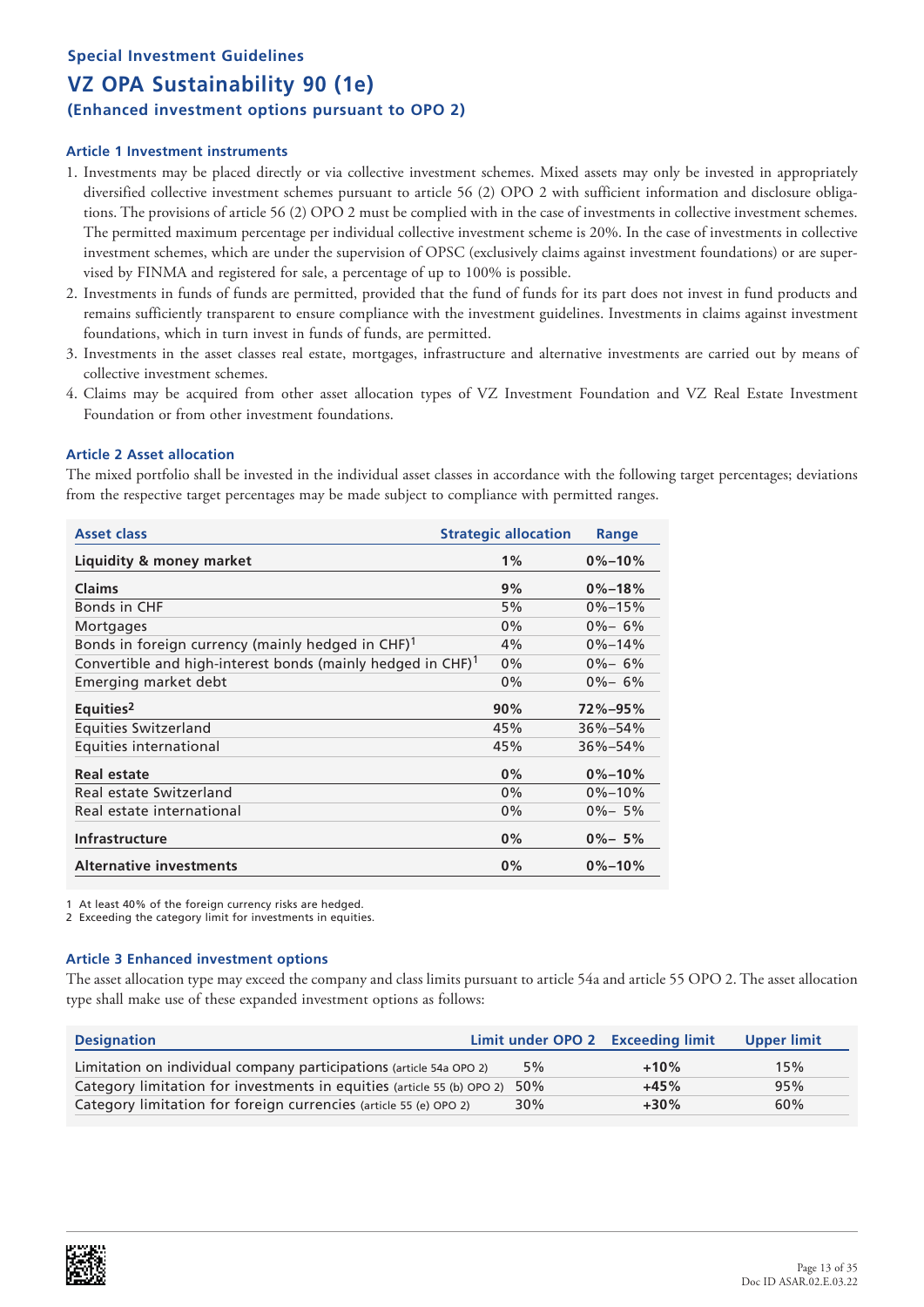# **Special Investment Guidelines VZ OPA Sustainability 90 (1e) (Enhanced investment options pursuant to OPO 2)**

- 1. For investments in bonds, the average rating must be at least A- (Standard & Poor's) or A3 (Moody's). If individual investments do not have a rating from Standard & Poor's or Moody's, a rating from a Swiss bank may be used.
- 2. Investments in alternative investments and infrastructure may not be subject to a duty to make additional contributions and must be made via asset allocation types of investment foundations under the supervision of the OPSC or through diversified collective investment schemes supervised by FINMA or authorised for sale pursuant to article 56 (2) OPO 2 with a sufficient duty to provide information and information. Subject to the 10% issuer limit, investments may be made through diversified certificates or diversified structured products.
- 3. For investments in convertible and high-interest bonds, the average rating of both segments must be at least B+ (Standard & Poor's) or B1 (Moody's).

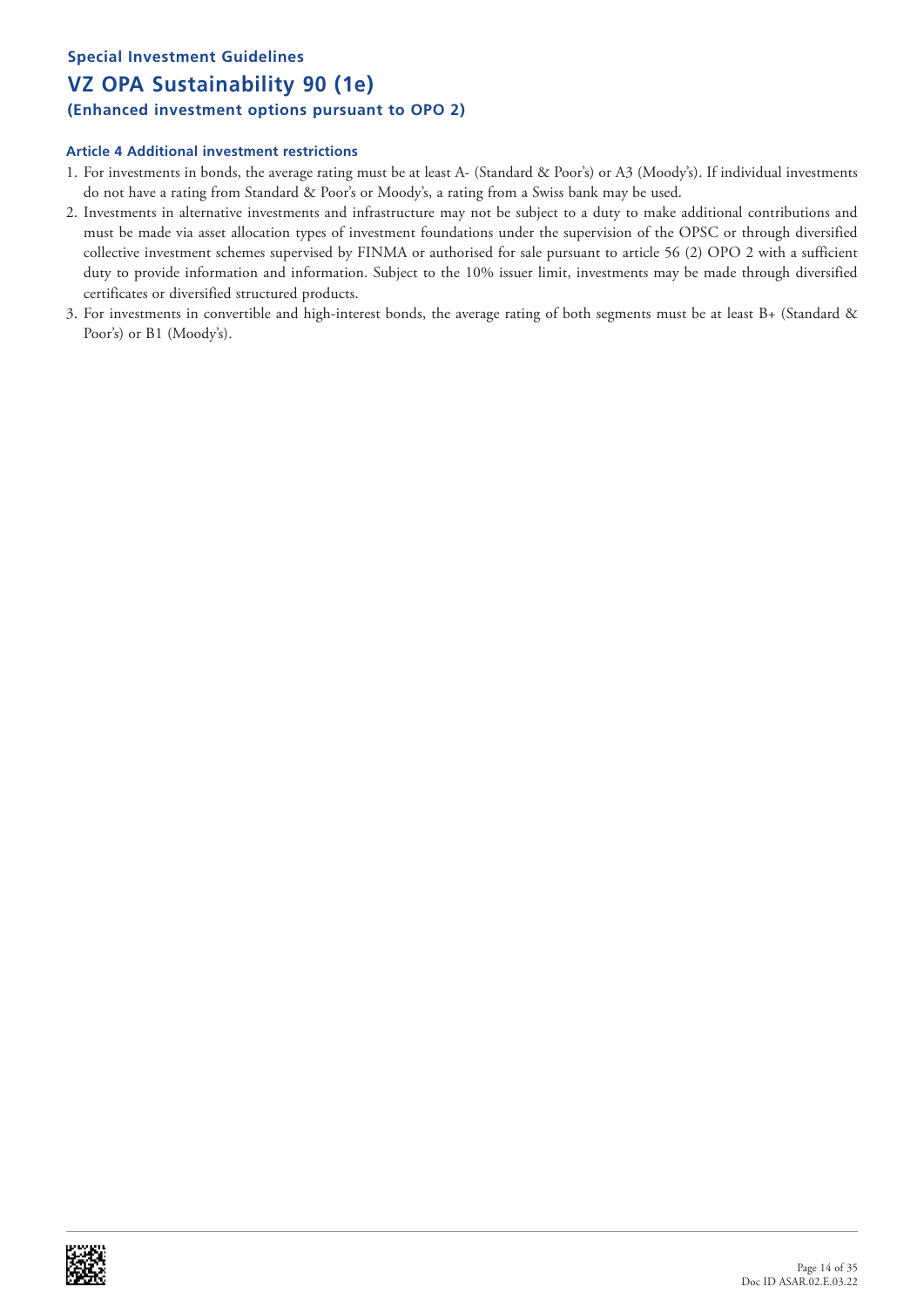### **Article 1 Investment instruments**

- 1. The asset classes are liquid funds and money market, receivables, equities, real estate and alternative investments.
- 2. The investments shall be made in collective investment schemes pursuant to article 30 IFoundO which passively track a corresponding reference index (except for mortgages and money market).
- 3. The collective investment schemes used may not hold all securities of the reference index, but rather only a representative selection thereof (physical sampling method).
- 4. Claims may be acquired from other asset allocation types of VZ Investment Foundation and VZ Real Estate Investment Foundation or from other investment foundations.

The following reference indices are used:

| Reference index                                                                        | <b>Maximum tracking error</b> <sup>1</sup> |
|----------------------------------------------------------------------------------------|--------------------------------------------|
| SBI Total AAA – BBB TR (Bonds in CHF)                                                  | 0.8%                                       |
| SBI Total AAA - BBB 1-3Y TR (Mortgages)                                                | 0,8%                                       |
| Barclays Capital Global Aggregate Bond Index CHF hedged<br>(Bonds in foreign currency) | 1,0%                                       |
| BarCap EMLC Government Capped (Emerging market debt in local currency)                 | 2,0%                                       |
| SPI (Equities Switzerland)                                                             | 2,0%                                       |
| SPI Extra (Equities Switzerland Small & Mid Caps)                                      | 2,5%                                       |
| MSCI World ex CH Net Index (Equities international)                                    | 2,5%                                       |
| MSCI World ex CH Small Cap Index (Equities international Small & Mid Caps)             | 3,0%                                       |
| MSCI EM ESG Leaders Net Index (Equities emerging markets)                              | 3,0%                                       |
| SXI Real Estate Broad Funds Index (Real estate Switzerland)                            | 2,5%                                       |
| IAZI Swiss Property Benchmark (Real estate Switzerland)                                | 3,0%                                       |
| SXI Real Estate Shares TR Index (Real estate Switzerland)                              | 3,0%                                       |
| GOLD London PM Fixing Hedged CHF (Alternative investments)                             | 2,5%                                       |

1 Annualised tracking error over 3 years

The foundation cannot guarantee compliance with the maximum tracking error.

### **Article 2 Asset allocation**

The mixed portfolio shall be invested in the individual asset classes in accordance with the following target percentages; deviations may be made from the respective target percentages, subject to compliance with the range limits. Periodic rebalancing shall be carried out. Despite efficient replication of the reference index, deviations from the reference index are possible.

| <b>Asset class</b>                           | <b>Strategic allocation</b> | Range             |
|----------------------------------------------|-----------------------------|-------------------|
| <b>Claims</b>                                | 61%                         | $55\% - 67\%$     |
| Bonds in CHF                                 | 24%                         | $20.5\% - 42.5\%$ |
| Mortgages                                    | 13%                         | $0\% - 20\%$      |
| Bonds in foreign currency (hedged in CHF)    | 21%                         | $18\% - 24\%$     |
| Emerging market debt                         | 3%                          | $2\% - 4\%$       |
| <b>Equities</b>                              | 25%                         | $20\% - 30\%$     |
| <b>Equities Switzerland</b>                  | 10,5%                       | $8\% - 13\%$      |
| Equities Switzerland Small & Mid Caps        | 2%                          | $1,5\% -2,5\%$    |
| Equities international                       | 9%                          | $7\% - 11\%$      |
| Equities international Small & Mid Caps      | 2%                          | $1,5\% -2,5\%$    |
| Equities international emerging markets      | 1,5%                        | $1\% - 2\%$       |
| <b>Real estate Switzerland</b>               | 10%                         | $8\% - 12\%$      |
| Alternative investments (Gold hedged in CHF) | 3%                          | $2\% - 4\%$       |
| Liquidity & money market                     | $1\%$                       | $0\% - 10\%$      |

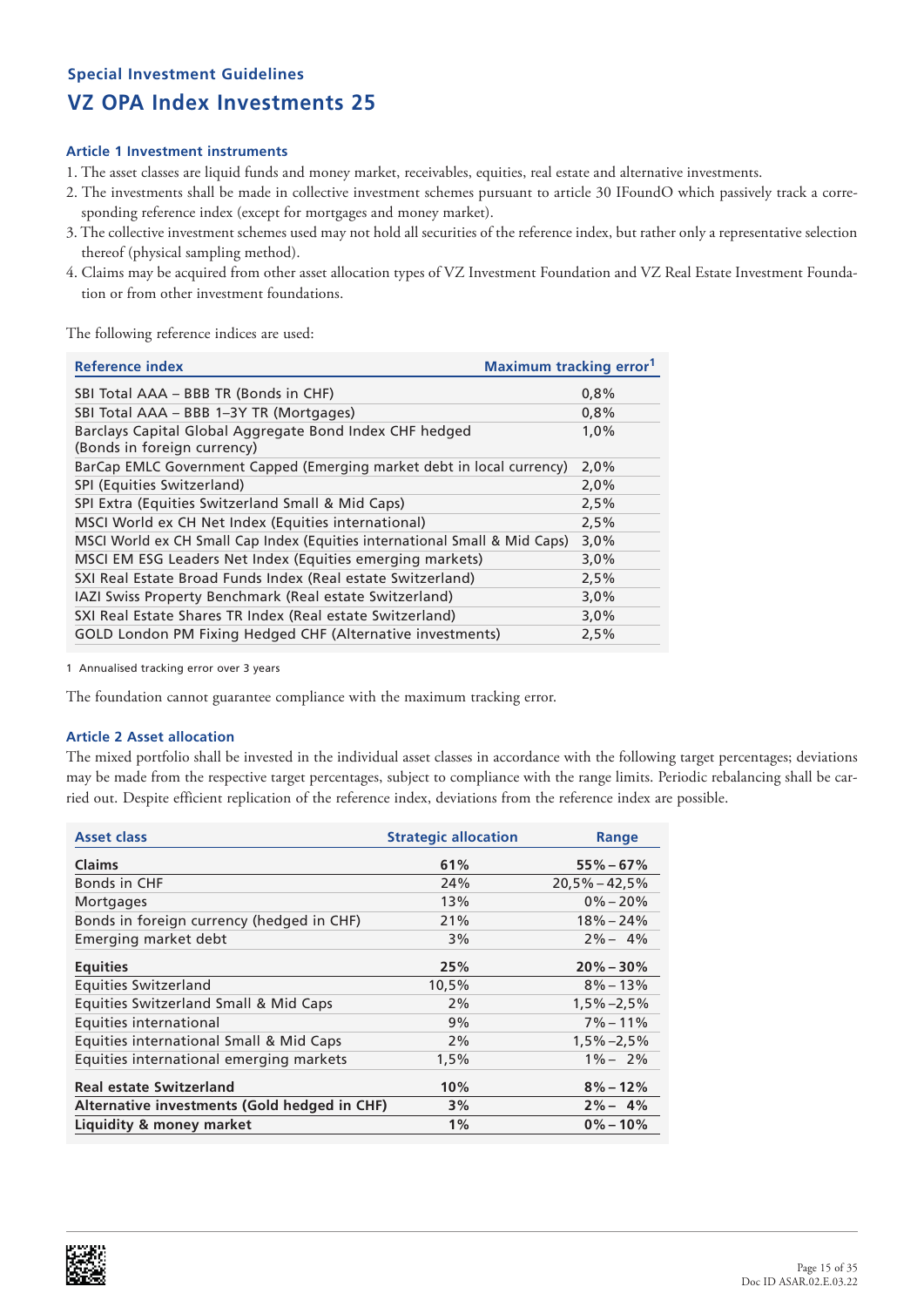- 1. The share of a collective investment scheme must be limited to a maximum of 20% of the assets of the asset allocation type, where the collective investment is not subject to FINMA supervision, is not authorised by FINMA for sale in Switzerland or has not been set up by a Swiss investment foundation.
- 2. Except for investments in the real estate asset class or in claims of investment foundations, investments in funds of funds are not permitted.
- 3. For investments in bonds, the average rating must be at least A- (Standard & Poor's) or A3 (Moody's). If individual investments do not have a rating from Standard & Poor's or Moody's, a rating from a Swiss bank may be used.
- 4. The limitation on individual debtors, company participations and real estate investments must be complied with pursuant to article 54 et seq OPO 2.

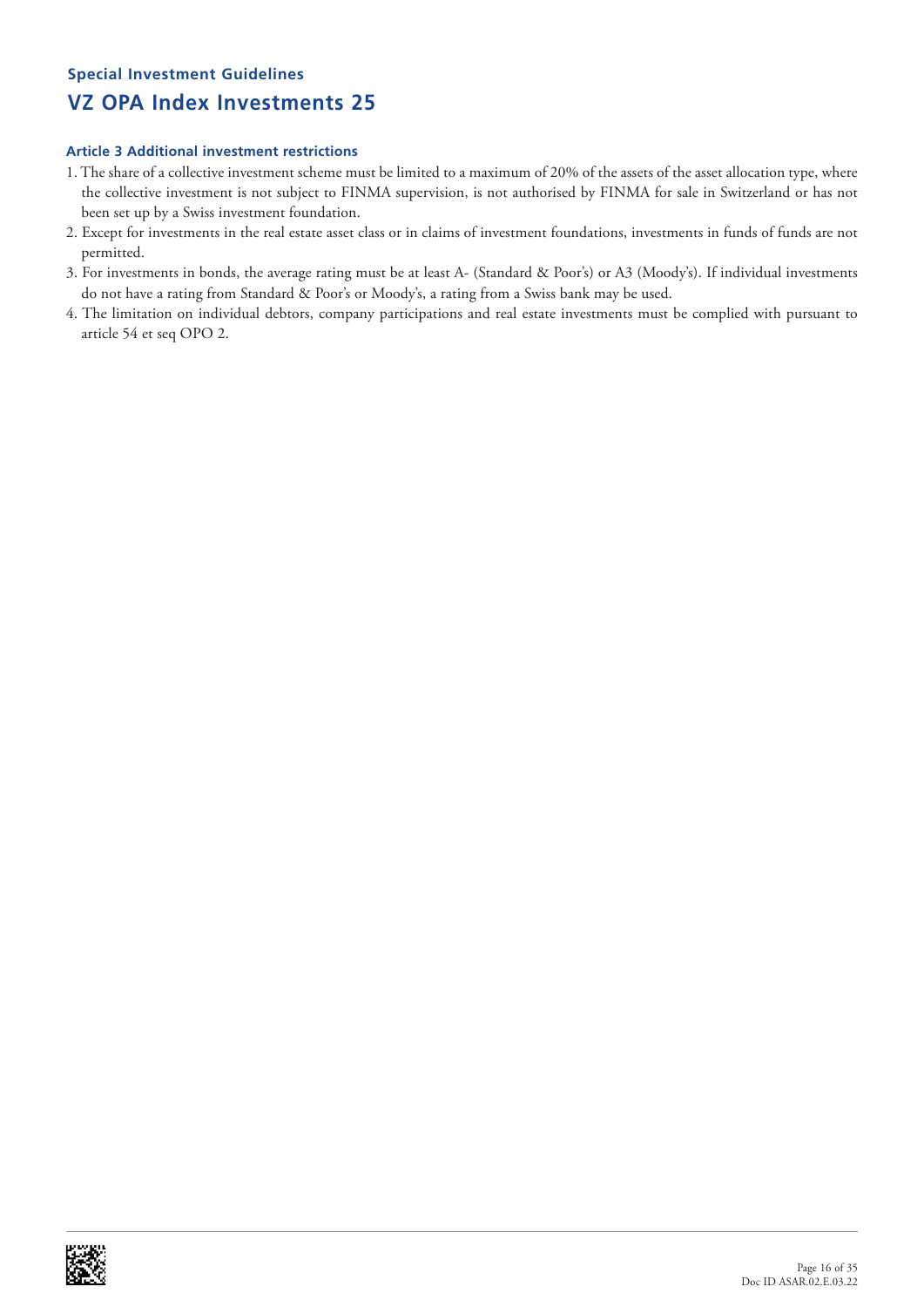### **Article 1 Investment instruments**

- 1. The asset classes are liquid funds and money market, receivables, equities, real estate and alternative investments.
- 2. The investments shall be made in collective investment schemes pursuant to article 30 IFoundO which passively track a corresponding reference index (except for mortgages and money market).
- 3. The collective investment schemes used may not hold all securities of the reference index, but rather only a representative selection thereof (physical sampling method).
- 4. Claims may be acquired from other asset allocation types of VZ Investment Foundation and VZ Real Estate Investment Foundation or from other investment foundations.

The following reference indices are used:

| Reference index                                                                        | <b>Maximum tracking error</b> <sup>1</sup> |
|----------------------------------------------------------------------------------------|--------------------------------------------|
| SBI Total AAA - BBB TR (Bonds in CHF)                                                  | 0,8%                                       |
| SBI Total AAA - BBB 1-3Y TR (Mortgages)                                                | 0,8%                                       |
| Barclays Capital Global Aggregate Bond Index CHF hedged<br>(Bonds in foreign currency) | 1,0%                                       |
| BarCap EMLC Government Capped (Emerging market debt in local currency)                 | 2,0%                                       |
| SPI (Equities Switzerland)                                                             | 2,0%                                       |
| SPI Extra (Equities Switzerland Small & Mid Caps)                                      | 2,5%                                       |
| MSCI World ex CH Net Index (Equities international)                                    | 2,5%                                       |
| MSCI World ex CH Small Cap Index (Equities international Small & Mid Caps)             | 3,0%                                       |
| MSCI EM ESG Leaders Net Index (Equities emerging markets)                              | 3,0%                                       |
| SXI Real Estate Broad Funds Index (Real estate Switzerland)                            | 2,5%                                       |
| IAZI Swiss Property Benchmark (Real estate Switzerland)                                | 3,0%                                       |
| SXI Real Estate Shares TR Index (Real estate Switzerland)                              | 3,0%                                       |
| GOLD London PM Fixing Hedged CHF (Alternative investments)                             | 2,5%                                       |

1 Annualised tracking error over 3 years

The foundation cannot guarantee compliance with the maximum tracking error.

### **Article 2 Asset allocation**

The mixed portfolio shall be invested in the individual asset classes in accordance with the following target percentages; deviations may be made from the respective target percentages, subject to compliance with the range limits. Periodic rebalancing shall be carried out. Despite efficient replication of the reference index, deviations from the reference index are possible.

| <b>Asset class</b>                           | <b>Strategic allocation</b> | Range             |
|----------------------------------------------|-----------------------------|-------------------|
| <b>Claims</b>                                | 51%                         | $46\% - 56\%$     |
| Bonds in CHF                                 | 19%                         | $16\% - 33.5\%$   |
| <b>Mortgages</b>                             | 10%                         | $0\% - 20\%$      |
| Bonds in foreign currency (hedged in CHF)    | 18%                         | $14,5\% - 21,5\%$ |
| Emerging market debt                         | 4%                          | $3\% - 5\%$       |
| <b>Equities</b>                              | 35%                         | $29\% - 40\%$     |
| <b>Equities Switzerland</b>                  | 14,5%                       | $11\% - 18\%$     |
| Equities Switzerland Small & Mid Caps        | 3%                          | $2\% - 4\%$       |
| Equities international                       | 13%                         | $10\% - 16\%$     |
| Equities international Small & Mid Caps      | 2,5%                        | $2\% - 3\%$       |
| Equities international emerging markets      | 2%                          | $1,5\% -2,5\%$    |
| <b>Real estate Switzerland</b>               | 10%                         | $8\% - 12\%$      |
| Alternative investments (Gold hedged in CHF) | 3%                          | $2\% - 4\%$       |
| Liquidity & money market                     | $1\%$                       | $0\% - 10\%$      |

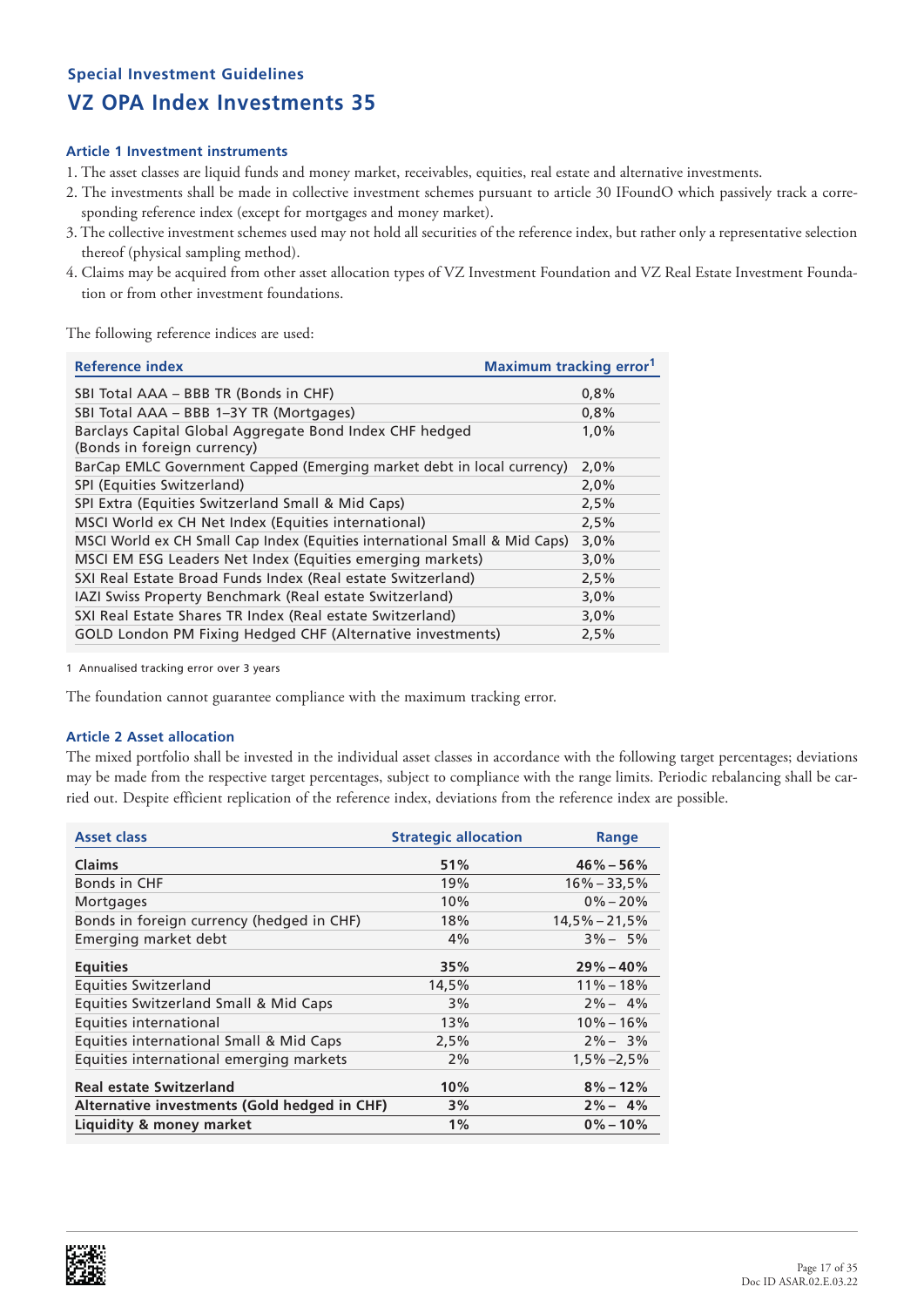- 1. The share of a collective investment scheme must be limited to a maximum of 20% of the assets of the asset allocation type, where the collective investment is not subject to FINMA supervision, is not authorised by FINMA for sale in Switzerland or has not been set up by a Swiss investment foundation.
- 2. Except for investments in the real estate asset class or in claims of investment foundations, investments in funds of funds are not permitted.
- 3. For investments in bonds, the average rating must be at least A- (Standard & Poor's) or A3 (Moody's). If individual investments do not have a rating from Standard & Poor's or Moody's, a rating from a Swiss bank may be used.
- 4. The limitation on individual debtors, company participations and real estate investments must be complied with pursuant to article 54 et seq OPO 2.

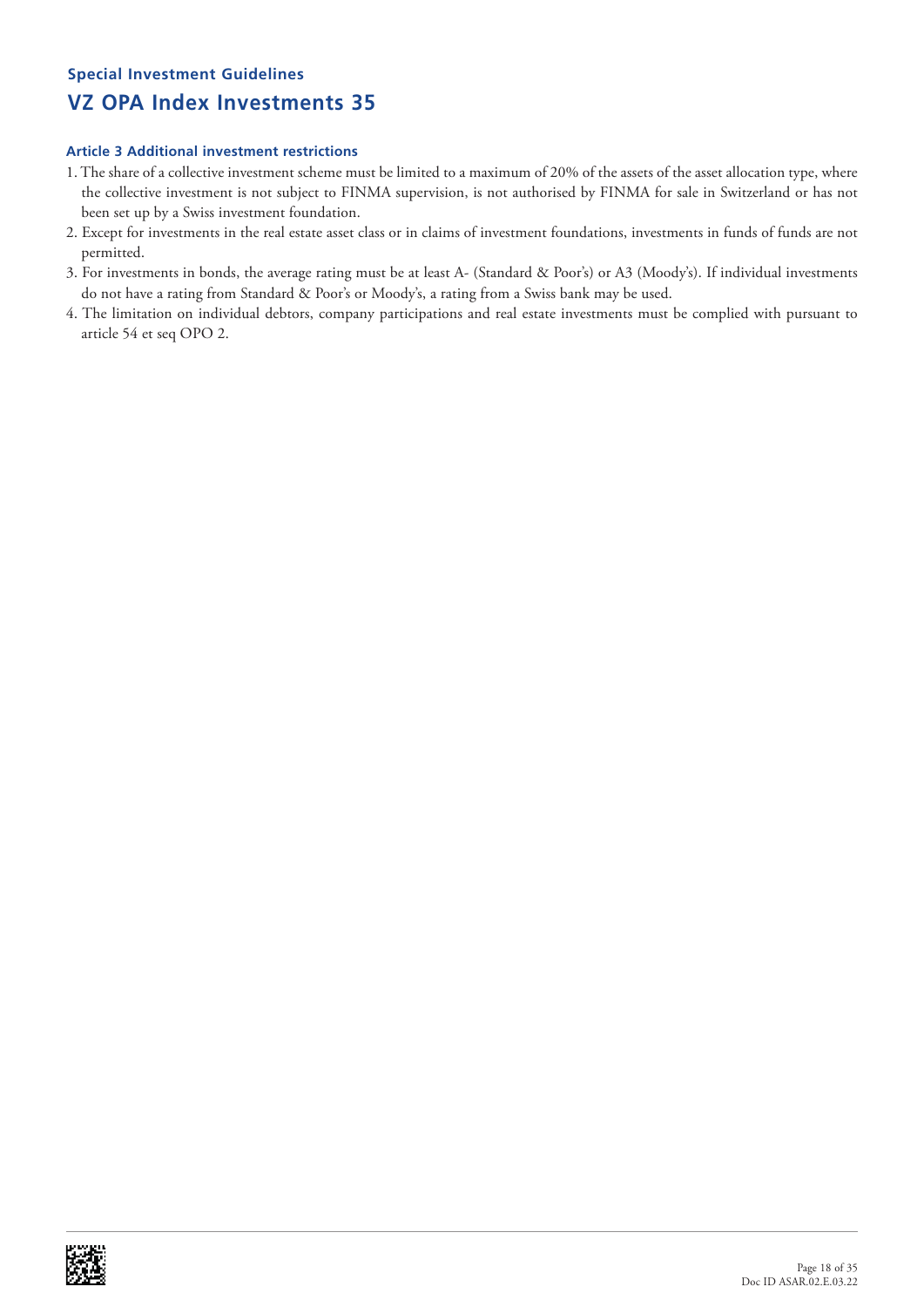### **Article 1 Investment instruments**

- 1. The asset classes are liquid funds and money market, receivables, equities, real estate and alternative investments.
- 2. The investments shall be made in collective investment schemes pursuant to article 30 IFoundO which passively track a corresponding reference index (except for mortgages and money market).
- 3. The collective investment schemes used may not hold all securities of the reference index, but rather only a representative selection thereof (physical sampling method).
- 4. Claims may be acquired from other asset allocation types of VZ Investment Foundation and VZ Real Estate Investment Foundation or from other investment foundations.

The following reference indices are used:

| Reference index                                                                        | <b>Maximum tracking error</b> <sup>1</sup> |
|----------------------------------------------------------------------------------------|--------------------------------------------|
| SBI Total AAA - BBB TR (Bonds in CHF)                                                  | 0,8%                                       |
| SBI Total AAA - BBB 1-3Y TR (Mortgages)                                                | 0,8%                                       |
| Barclays Capital Global Aggregate Bond Index CHF hedged<br>(Bonds in foreign currency) | 1,0%                                       |
| BarCap EMLC Government Capped (Emerging market debt in local currency)                 | 2,0%                                       |
| SPI (Equities Switzerland)                                                             | 2,0%                                       |
| SPI Extra (Equities Switzerland Small & Mid Caps)                                      | 2,5%                                       |
| MSCI World ex CH Net Index (Equities international)                                    | 2,5%                                       |
| MSCI World ex CH Small Cap Index (Equities international Small & Mid Caps)             | 3,0%                                       |
| MSCI EM ESG Leaders Net Index (Equities emerging markets)                              | 3,0%                                       |
| SXI Real Estate Broad Funds Index (Real estate Switzerland)                            | 2,5%                                       |
| IAZI Swiss Property Benchmark (Real estate Switzerland)                                | 3,0%                                       |
| SXI Real Estate Shares TR Index (Real estate Switzerland)                              | 3,0%                                       |
| GOLD London PM Fixing Hedged CHF (Alternative investments)                             | 2,5%                                       |

1 Annualised tracking error over 3 years

The foundation cannot guarantee compliance with the maximum tracking error.

### **Article 2 Asset allocation**

The mixed portfolio shall be invested in the individual asset classes in accordance with the following target percentages; deviations may be made from the respective target percentages, subject to compliance with the range limits. Periodic rebalancing shall be carried out. Despite efficient replication of the reference index, deviations from the reference index are possible.

| <b>Asset class</b>                           | <b>Strategic allocation</b> | Range           |
|----------------------------------------------|-----------------------------|-----------------|
| <b>Claims</b>                                | 41%                         | $37\% - 45\%$   |
| Bonds in CHF                                 | 16%                         | $13,5% - 26,5%$ |
| <b>Mortgages</b>                             | 7%                          | $0\% - 15\%$    |
| Bonds in foreign currency (hedged in CHF)    | 14%                         | $11\% - 17\%$   |
| Emerging market debt                         | 4%                          | $3\% - 5\%$     |
| <b>Equities</b>                              | 45%                         | $40\% - 50\%$   |
| <b>Equities Switzerland</b>                  | 18,5%                       | $15\% - 22\%$   |
| Equities Switzerland Small & Mid Caps        | 4%                          | $3\% - 5\%$     |
| Equities international                       | 17%                         | $13\% - 21\%$   |
| Equities international Small & Mid Caps      | 3%                          | $2\% - 4\%$     |
| Equities international emerging markets      | 2,5%                        | $2\% - 3\%$     |
| <b>Real estate Switzerland</b>               | 10%                         | $8\% - 12\%$    |
| Alternative investments (Gold hedged in CHF) | 3%                          | $2\% - 4\%$     |
| Liquidity & money market                     | 1%                          | $0\% - 10\%$    |

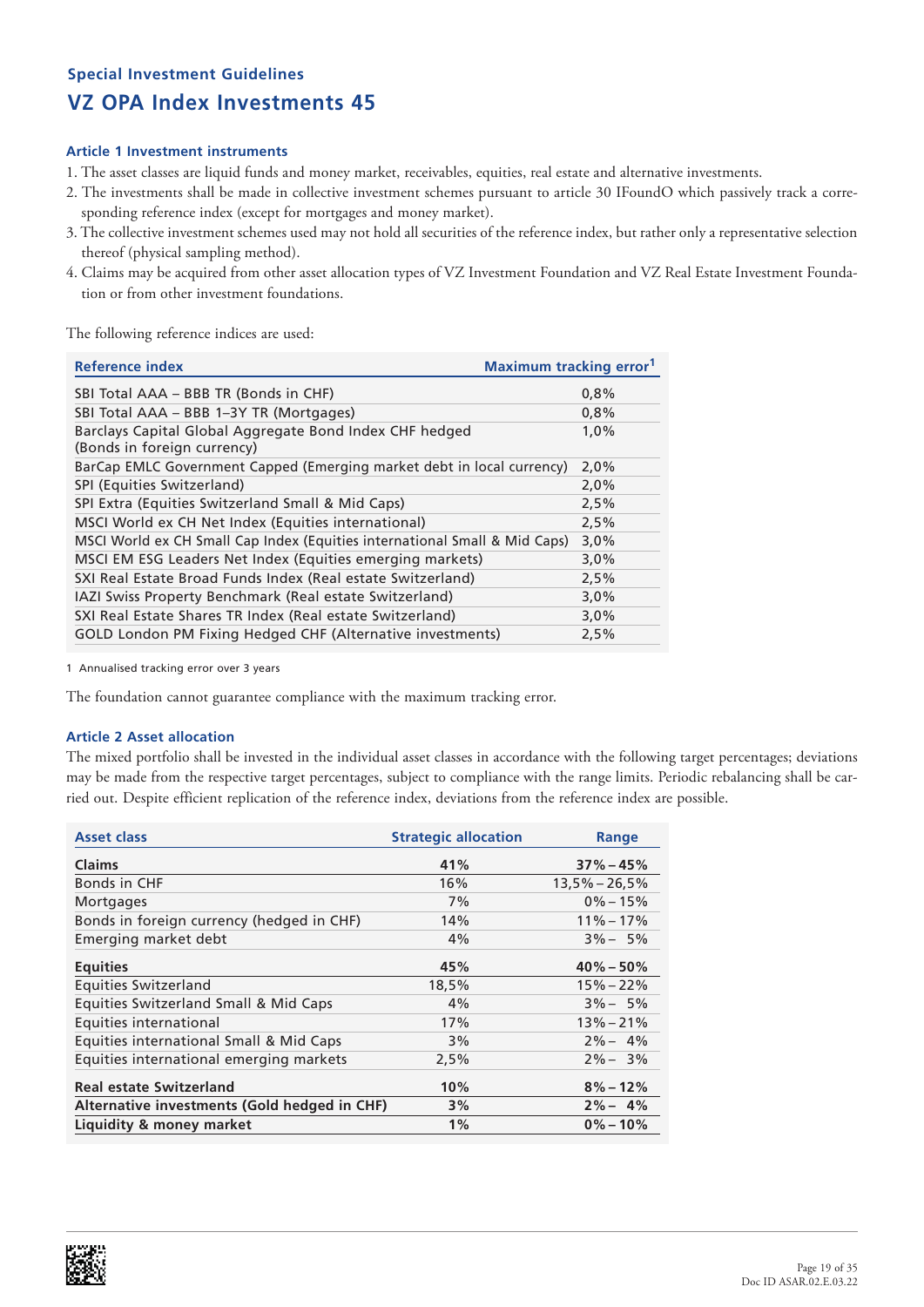- 1. The share of a collective investment scheme must be limited to a maximum of 20% of the assets of the asset allocation type, where the collective investment is not subject to FINMA supervision, is not authorised by FINMA for sale in Switzerland or has not been set up by a Swiss investment foundation.
- 2. Except for investments in the real estate asset class or in claims of investment foundations, investments in funds of funds are not permitted.
- 3. For investments in bonds, the average rating must be at least A- (Standard & Poor's) or A3 (Moody's). If individual investments do not have a rating from Standard & Poor's or Moody's, a rating from a Swiss bank may be used.
- 4. The limitation on individual debtors, company participations and real estate investments must be complied with pursuant to article 54 et seq OPO 2.

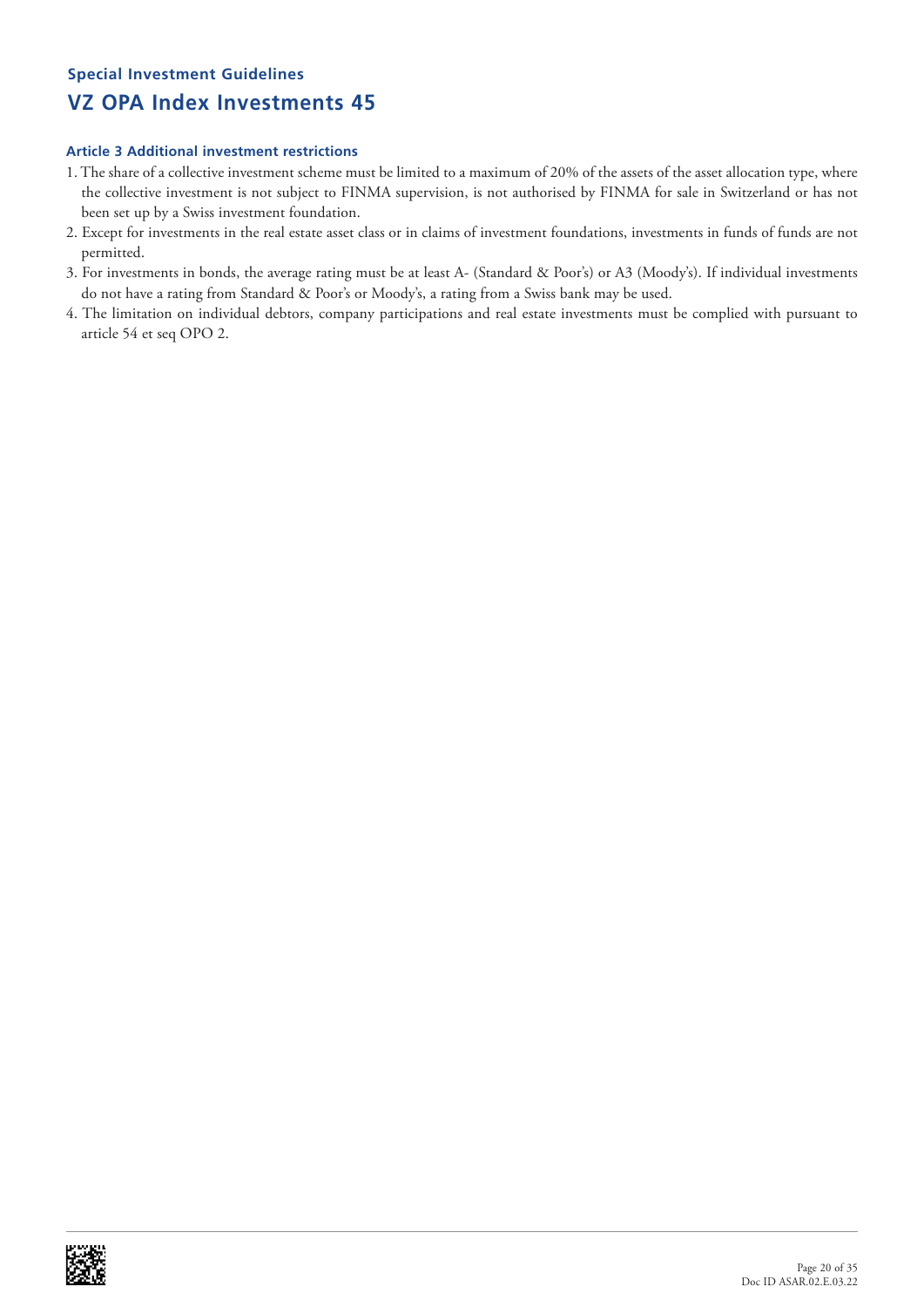**(Enhanced investment options pursuant to OPO 2)**

### **Article 1 Investment instruments**

- 1. The asset classes are liquid funds and money market, receivables, equities, real estate and alternative investments.
- 2. The investments shall be made in collective investment schemes pursuant to article 30 IFoundO which passively track a corresponding reference index (except for mortgages and money market).
- 3. The collective investment schemes used may not hold all securities of the reference index, but rather only a representative selection thereof (physical sampling method).
- 4. Claims may be acquired from other asset allocation types of VZ Investment Foundation and VZ Real Estate Investment Foundation or from other investment foundations.

The following reference indices are used:

| Reference index                                                                        | <b>Maximum tracking error</b> <sup>1</sup> |
|----------------------------------------------------------------------------------------|--------------------------------------------|
| SBI Total AAA – BBB TR (Bonds in CHF)                                                  | 0.8%                                       |
| SBI Total AAA - BBB 1-3Y TR (Mortgages)                                                | 0,8%                                       |
| Barclays Capital Global Aggregate Bond Index CHF hedged<br>(Bonds in foreign currency) | 1,0%                                       |
| BarCap EMLC Government Capped (Emerging market debt in local currency)                 | 2,0%                                       |
| SPI (Equities Switzerland)                                                             | 2,0%                                       |
| SPI Extra (Equities Switzerland Small & Mid Caps)                                      | 2,5%                                       |
| MSCI World ex CH Net Index (Equities international)                                    | 2,5%                                       |
| MSCI World ex CH Small Cap Index (Equities international Small & Mid Caps)             | 3,0%                                       |
| MSCI EM ESG Leaders Net Index (Equities emerging markets)                              | 3,0%                                       |
| SXI Real Estate Broad Funds Index (Real estate Switzerland)                            | 2,5%                                       |
| IAZI Swiss Property Benchmark (Real estate Switzerland)                                | 3,0%                                       |
| SXI Real Estate Shares TR Index (Real estate Switzerland)                              | 3,0%                                       |
| GOLD London PM Fixing Hedged CHF (Alternative investments)                             | 2,5%                                       |

1 Annualised tracking error over 3 years

The foundation cannot guarantee compliance with the maximum tracking error.

### **Article 2 Asset allocation**

The mixed portfolio shall be invested in the individual asset classes in accordance with the following target percentages; deviations may be made from the respective target percentages, subject to compliance with the range limits. Periodic rebalancing shall be carried out. Despite efficient replication of the reference index, deviations from the reference index are possible.

| <b>Asset class</b>                           | <b>Strategic allocation</b> | Range           |
|----------------------------------------------|-----------------------------|-----------------|
| <b>Claims</b>                                | 21%                         | $18\% - 24\%$   |
| Bonds in CHF                                 | 7,5%                        | $6\% - 13\%$    |
| <b>Mortgages</b>                             | 3,5%                        | $0\% - 10\%$    |
| Bonds in foreign currency (hedged in CHF)    | 8%                          | $6\% - 10\%$    |
| Emerging market debt                         | 2%                          | $1,5\% -2,5\%$  |
| Equities <sup>1</sup>                        | 65%                         | $58\% - 75\%$   |
| <b>Equities Switzerland</b>                  | 26,75%                      | $22,5% - 31%$   |
| Equities Switzerland Small & Mid Caps        | 5,75%                       | $4.5\% - 7\%$   |
| Equities international                       | 24%                         | $20,5% - 27,5%$ |
| Equities international Small & Mid Caps      | 4,75%                       | $3.5\% - 6\%$   |
| Equities international emerging markets      | 3,75%                       | $2.5\% - 5\%$   |
| <b>Real estate Switzerland</b>               | 10%                         | $8\% - 12\%$    |
| Alternative investments (Gold hedged in CHF) | 3%                          | $2\% - 4\%$     |
| Liquidity & money market                     | $1\%$                       | $0\% - 10\%$    |

1 Exceeding the category limit for investments in equities.

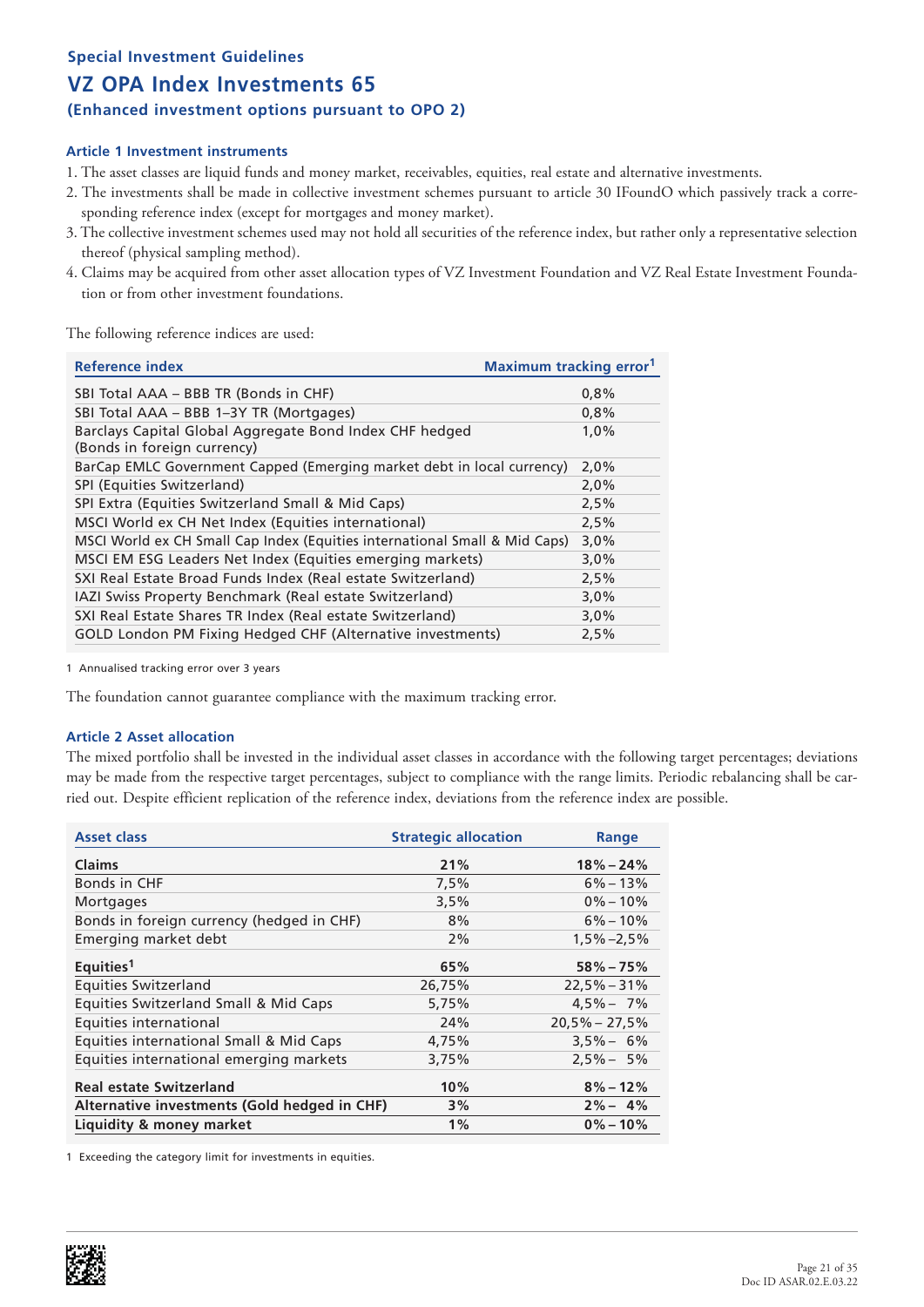### **(Enhanced investment options pursuant to OPO 2)**

### **Article 3 Enhanced investment options**

The asset allocation type may exceed the company and class limits pursuant to article 54a and article 55 OPO 2. The asset allocation type shall make use of these expanded investment options as follows:

| <b>Designation</b>                                                         | Limit under OPO 2 Exceeding limit |        | Upper limit |
|----------------------------------------------------------------------------|-----------------------------------|--------|-------------|
| Limitation on individual company participations (article 54a OPO 2)        | 5%                                | $+10%$ | 15%         |
| Category limitation for investments in equities (article 55 (b) OPO 2) 50% |                                   | $+25%$ | 75%         |
| Category limitation for foreign currencies (article 55 (e) OPO 2)          | 30%                               | $+30%$ | 60%         |

- 1. The share of a collective investment scheme must be limited to a maximum of 20% of the assets of the iasset allocation type, where the collective investment is not subject to FINMA supervision, is not authorised by FINMA for sale in Switzerland or has not been set up by a Swiss investment foundation.
- 2. Except for investments in the real estate asset class or in claims of investment foundations, investments in funds of funds are not permitted.
- 3. For investments in bonds, the average rating must be at least A- (Standard & Poor's) or A3 (Moody's). If individual investments do not have a rating from Standard & Poor's or Moody's, a rating from a Swiss bank may be used.

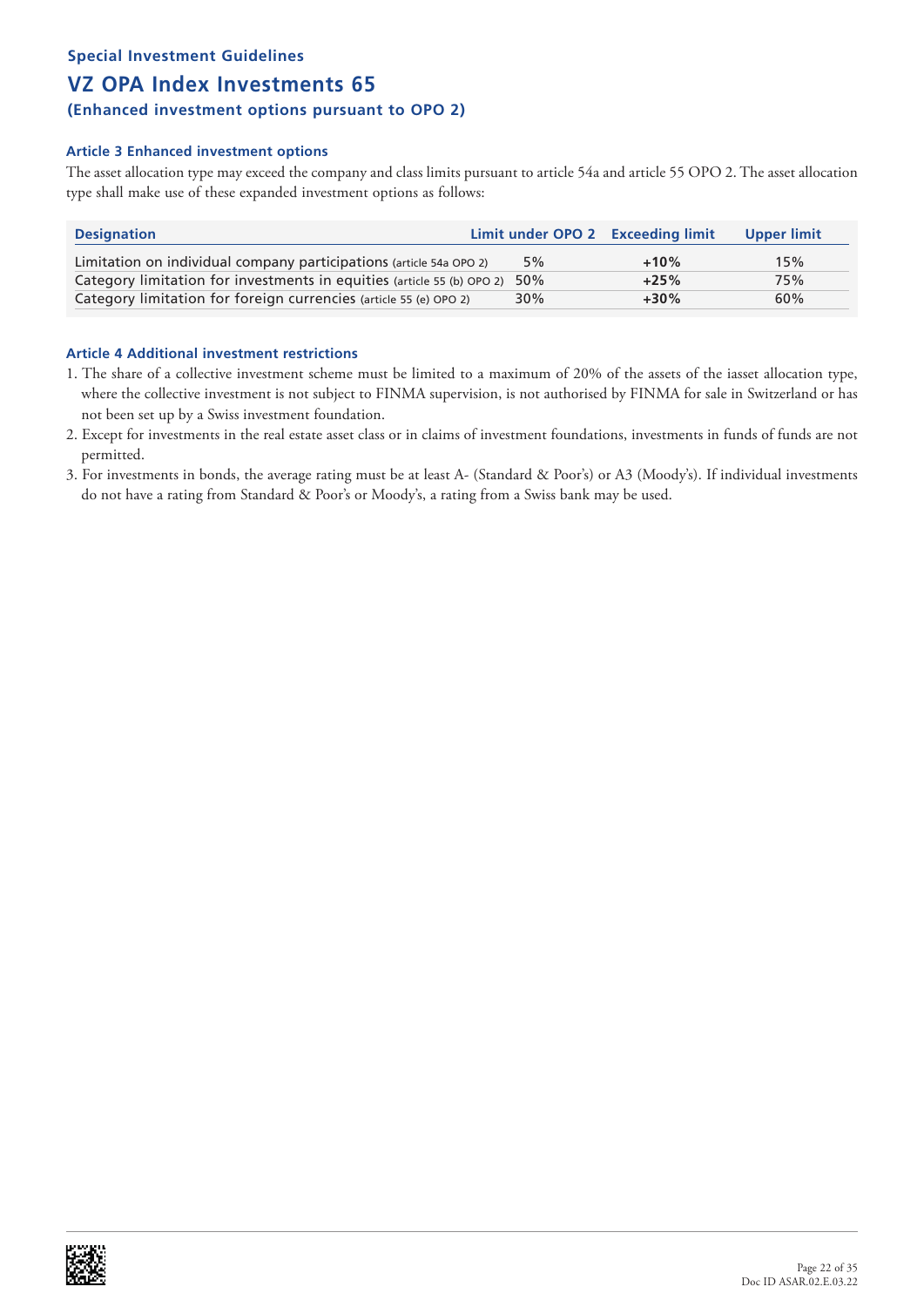### **(Enhanced investment options pursuant to OPO 2)**

### **Article 1 Investment instruments**

- 1. The asset classes are liquid funds and money market, receivables, equities, real estate and alternative investments.
- 2. The investments shall be made in collective investment schemes pursuant to article 30 IFoundO which passively track a corresponding reference index (except for money market).
- 3. The collective investment schemes used may not hold all securities of the reference index, but rather only a representative selection thereof (physical sampling method).
- 4. Claims may be acquired from other asset allocation types of VZ Investment Foundation and VZ Real Estate Investment Foundation or from other investment foundations.

The following reference indices are used:

| <b>Reference index</b>                                                     | <b>Maximum tracking error</b> <sup>1</sup> |
|----------------------------------------------------------------------------|--------------------------------------------|
| SBI Total AAA - BBB TR (Bonds in CHF)                                      | 0,8%                                       |
| SPI (Equities Switzerland)                                                 | 2,0%                                       |
| SPI Extra (Equities Switzerland Small & Mid Caps)                          | 2,5%                                       |
| MSCI World ex CH Net Index (Equities international)                        | 2,5%                                       |
| MSCI World ex CH Small Cap Index (Equities international Small & Mid Caps) | 3,0%                                       |
| MSCI EM ESG Leaders Net Index (Equities emerging markets)                  | 3,0%                                       |
| SXI Real Estate Broad Funds Index (Real estate Switzerland)                | 2,5%                                       |
| IAZI Swiss Property Benchmark (Real estate Switzerland)                    | 3,0%                                       |
| SXI Real Estate Shares TR Index (Real estate Switzerland)                  | 3,0%                                       |
| GOLD London PM Fixing Hedged CHF (Alternative investments)                 | 2,5%                                       |

1 Annualised tracking error over 3 years

The foundation cannot guarantee compliance with the maximum tracking error.

### **Article 2 Asset allocation**

The mixed portfolio shall be invested in the individual asset classes in accordance with the following target percentages; deviations may be made from the respective target percentages, subject to compliance with the range limits. Periodic rebalancing shall be carried out. Despite efficient replication of the reference index, deviations from the reference index are possible.

| <b>Asset class</b>                           | <b>Strategic allocation</b> | Range           |
|----------------------------------------------|-----------------------------|-----------------|
| <b>Claims</b>                                | 6%                          | $4,5\% -7,5\%$  |
| Bonds in CHF                                 | 6%                          | $4.5\% - 7.5\%$ |
| Equities <sup>1</sup>                        | 80%                         | $75\% - 85\%$   |
| <b>Equities Switzerland</b>                  | 33%                         | $28,5% - 37,5%$ |
| Equities Switzerland Small & Mid Caps        | 7%                          | $5\% - 9\%$     |
| Equities international                       | 29,5%                       | $25,5% - 33,5%$ |
| Equities international Small & Mid Caps      | 5,75%                       | $4\% - 7.5\%$   |
| Equities international emerging markets      | 4,75%                       | $3.5\% - 6\%$   |
| <b>Real estate Switzerland</b>               | 10%                         | $8\% - 12\%$    |
| Alternative investments (Gold hedged in CHF) | 3%                          | $2\% - 4\%$     |
| Liquidity & money market                     | $1\%$                       | $0\% - 10\%$    |

1 Exceeding the category limit for investments in equities.

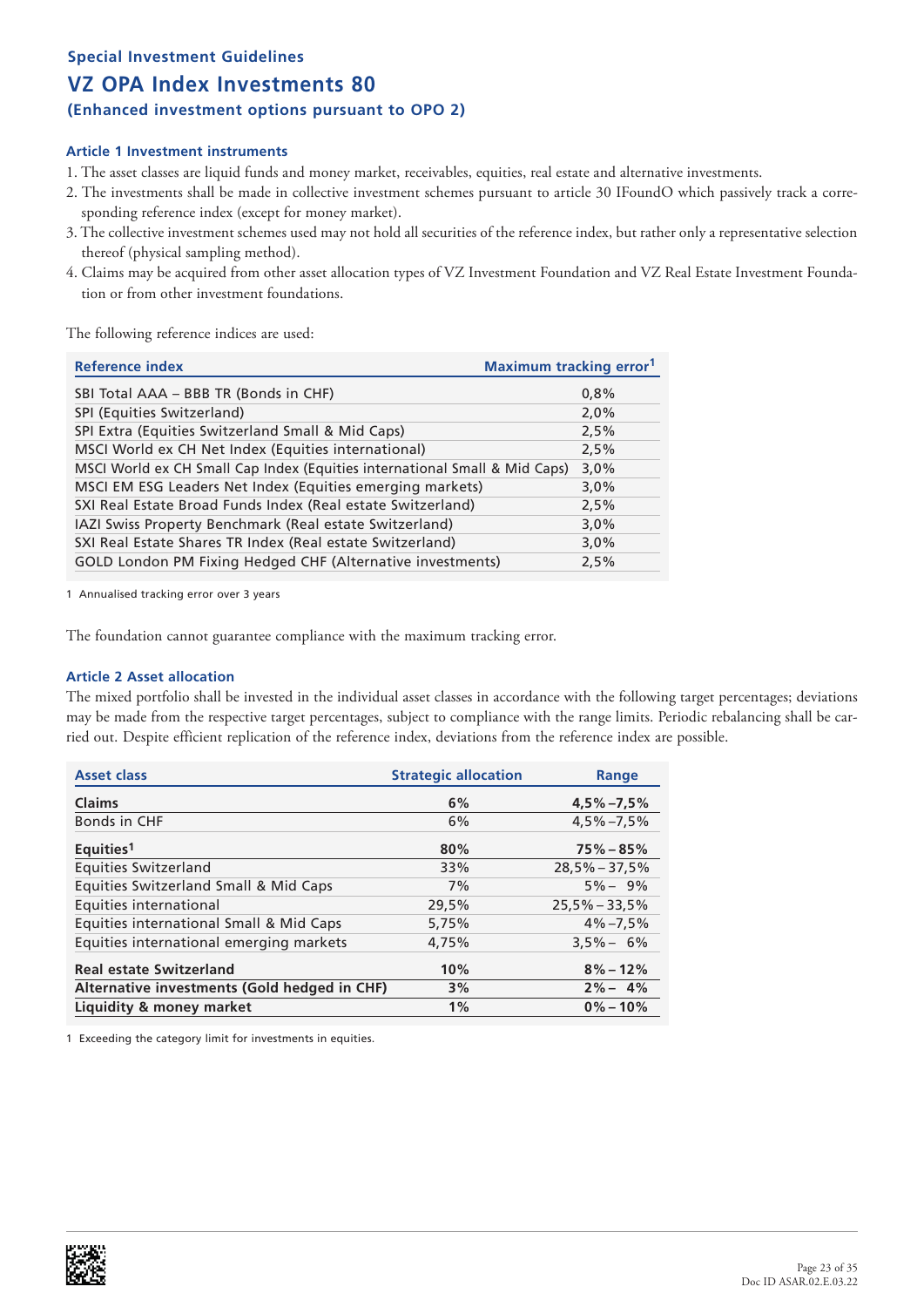### **(Enhanced investment options pursuant to OPO 2)**

### **Article 3 Enhanced investment options**

The asset allocation type may exceed the company and class limits pursuant to article 54a and article 55 OPO 2. The asset allocation type shall make use of these expanded investment options as follows:

| <b>Designation</b>                                                         | Limit under OPO 2 Exceeding limit |        | Upper limit |
|----------------------------------------------------------------------------|-----------------------------------|--------|-------------|
| Limitation on individual company participations (article 54a OPO 2)        | 5%                                | $+10%$ | 15%         |
| Category limitation for investments in equities (article 55 (b) OPO 2) 50% |                                   | $+35%$ | 85%         |
| Category limitation for foreign currencies (article 55 (e) OPO 2)          | 30%                               | $+30%$ | 60%         |

- 1. The share of a collective investment scheme must be limited to a maximum of 20% of the assets of the asset allocation type, where the collective investment is not subject to FINMA supervision, is not authorised by FINMA for sale in Switzerland or has not been set up by a Swiss investment foundation.
- 2. Except for investments in the real estate asset class or in claims of investment foundations, investments in funds of funds are not permitted.
- 3. For investments in bonds, the average rating must be at least A- (Standard & Poor's) or A3 (Moody's). If individual investments do not have a rating from Standard & Poor's or Moody's, a rating from a Swiss bank may be used.

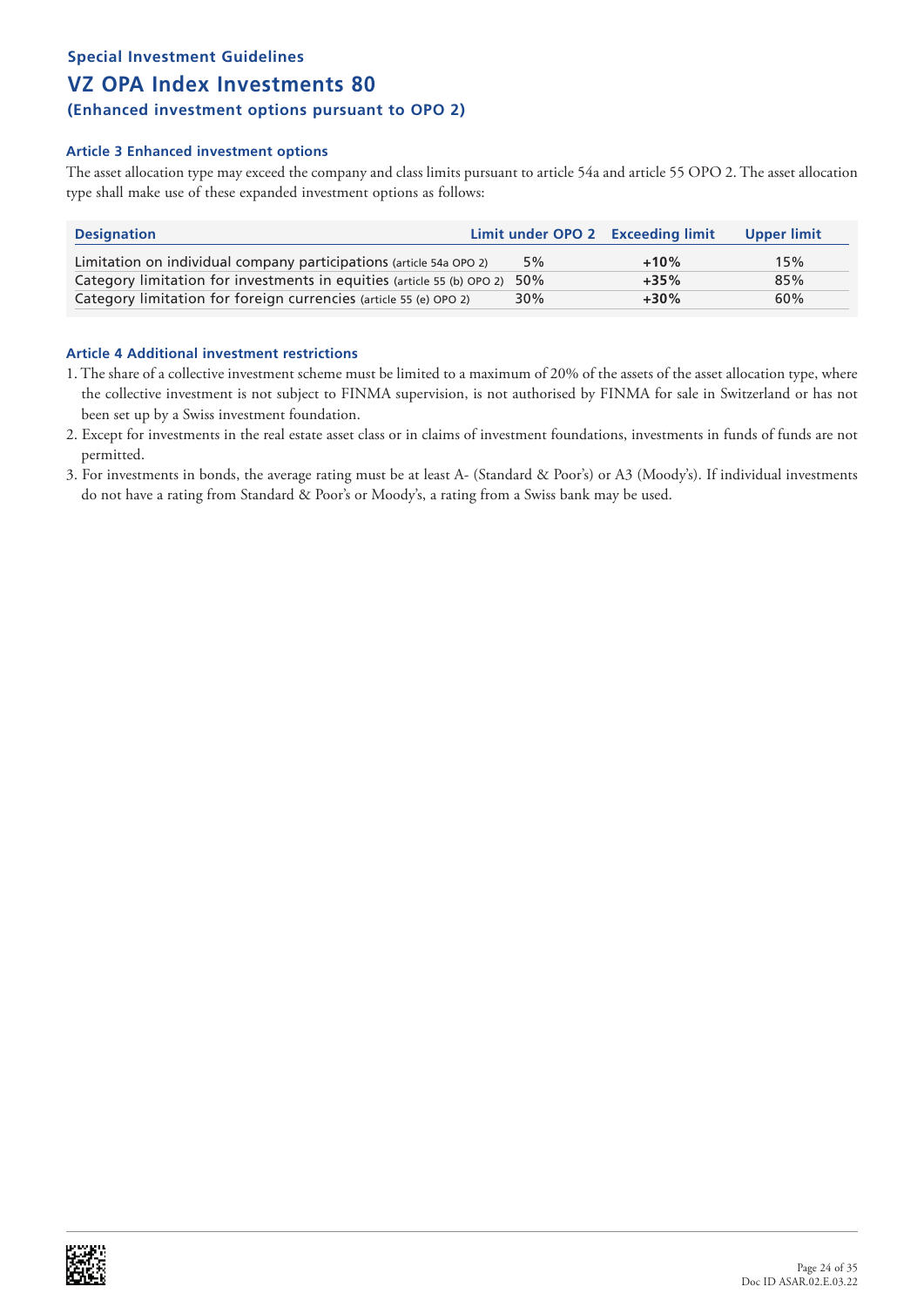### **Special Investment Guidelines**

# **VZ OPA Index Investments 90 (1e)**

**(Enhanced investment options pursuant to OPO 2)**

### **Article 1 Investment instruments**

- 1. The asset classes are liquid funds and money market, receivables, equities, real estate and alternative investments.
- 2. The investments shall be made in collective investment schemes pursuant to article 30 IFoundO which passively track a corresponding reference index (except for money market).
- 3. The collective investment schemes used may not hold all securities of the reference index, but rather only a representative selection thereof (physical sampling method).
- 4. Claims may be acquired from other asset allocation types of VZ Investment Foundation and VZ Real Estate Investment Foundation or from other investment foundations.

The following reference indices are used:

| <b>Reference index</b>                                                     | <b>Maximum tracking error</b> <sup>1</sup> |
|----------------------------------------------------------------------------|--------------------------------------------|
| SSBI Total AAA - BBB TR (Bonds in CHF)                                     | 0,8%                                       |
| SPI (Equities Switzerland)                                                 | 2,0%                                       |
| SPI Extra (Equities Switzerland Small & Mid Caps)                          | 2,5%                                       |
| MSCI World ex CH Net Index (Equities international)                        | 2,5%                                       |
| MSCI World ex CH Small Cap Index (Equities international Small & Mid Caps) | 3,0%                                       |
| MSCI EM ESG Leaders Net Index (Equities emerging markets)                  | 3,0%                                       |
| GOLD London PM Fixing Hedged CHF (Alternative investments)                 | 2,5%                                       |

1 Annualised tracking error over 3 years

The foundation cannot guarantee compliance with the maximum tracking error.

### **Article 2 Asset allocation**

The mixed portfolio shall be invested in the individual asset classes in accordance with the following target percentages; deviations may be made from the respective target percentages, subject to compliance with the range limits. Periodic rebalancing shall be carried out. Despite efficient replication of the reference index, deviations from the reference index are possible.

| <b>Asset class</b>                           | <b>Strategic allocation</b> | Range             |
|----------------------------------------------|-----------------------------|-------------------|
| <b>Claims</b>                                | 6%                          | $4,5\% -7,5\%$    |
| Bonds in CHF                                 | 6%                          | $4.5\% - 7.5\%$   |
| Equities <sup>1</sup>                        | 90%                         | $85\% - 95\%$     |
| <b>Equities Switzerland</b>                  | 37%                         | $31.5\% - 42.5\%$ |
| Equities Switzerland Small & Mid Caps        | 8%                          | $6\% - 10\%$      |
| Equities international                       | 33%                         | $28,5\% - 37,5\%$ |
| Equities international Small & Mid Caps      | 6,5%                        | $4,5\% - 8,5\%$   |
| Equities international emerging markets      | 5,5%                        | $4\% - 7\%$       |
| Alternative investments (Gold hedged in CHF) | 3%                          | $2\% - 4\%$       |
| Liquidity & money market                     | 1%                          | $0\% - 10\%$      |

1 Exceeding the category limit for investments in equities.

### **Article 3 Enhanced investment options**

The asset allocation type may exceed the company and class limits pursuant to article 54a and article 55 OPO 2. The asset allocation type shall make use of these expanded investment options as follows:

| <b>Designation</b>                                                         | Limit under OPO 2 Exceeding limit |        | Upper limit |
|----------------------------------------------------------------------------|-----------------------------------|--------|-------------|
| Limitation on individual company participations (article 54a OPO 2)        | 5%                                | $+10%$ | 15%         |
| Category limitation for investments in equities (article 55 (b) OPO 2) 50% |                                   | $+45%$ | 95%         |
| Category limitation for foreign currencies (article 55 (e) OPO 2)          | 30%                               | $+30%$ | 60%         |

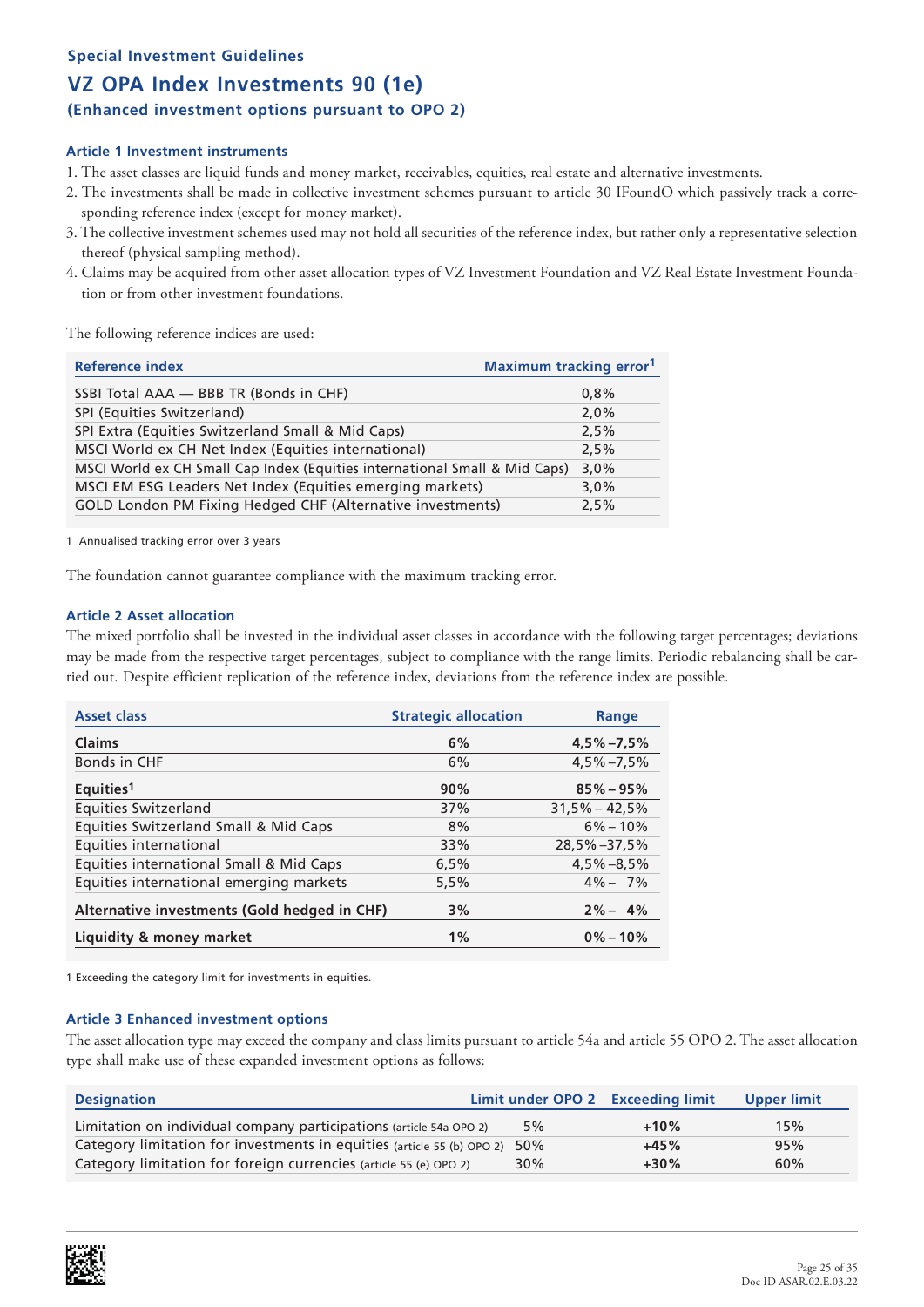# **Special Investment Guidelines**

# **VZ OPA Index Investments 90 (1e)**

### **(Enhanced investment options pursuant to OPO 2)**

- 1. The share of a collective investment scheme must be limited to a maximum of 20% of the assets of the asset allocation type, where the collective investment is not subject to FINMA supervision, is not authorised by FINMA for sale in Switzerland or has not been set up by a Swiss investment foundation.
- 2. Except for investments in the real estate asset class or in claims of investment foundations, investments in funds of funds are not permitted.
- 3. For investments in bonds, the average rating must be at least A- (Standard & Poor's) or A3 (Moody's). If individual investments do not have a rating from Standard & Poor's or Moody's, a rating from a Swiss bank may be used.

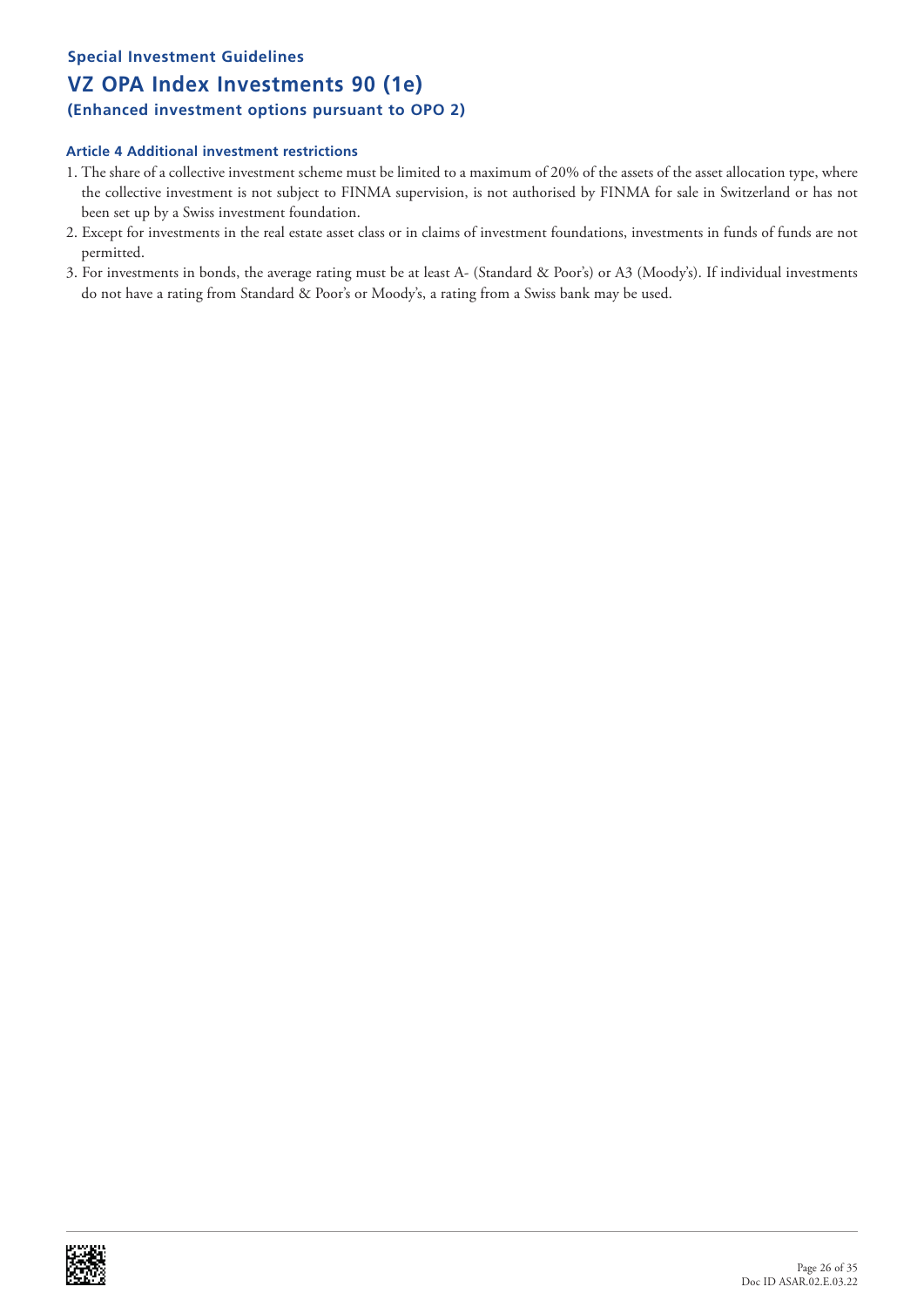# **Special Investment Guidelines VZ Pension Equities 100**

### **Article 1 Investment instruments**

- 1. Investments may in principle be placed directly or via collective investment schemes. The asset allocation type may only invest in appropriately diversified collective investment schemes pursuant to article 56 (2) OPO 2 with sufficient information and disclosure obligations. The provisions of article 56 (2) OPO 2 must be complied with in the case of investments in collective investment schemes. The maximum permitted percentage per individual collective investment scheme is in principle 20%. For investments in collective investment schemes that are subject to the supervision of OPSC (exclusively claims to investment foundations) or supervised by FINMA and authorised for sale, a percentage of up to 100% is possible.
- 2. Investments in funds of funds are permitted, provided that the fund of funds for its part does not invest in fund products and remains sufficiently transparent to ensure compliance with the investment guidelines. Investments in claims against investment foundations, which in turn invest in funds of funds, are permitted.

### **Article 2 Asset allocation**

Only investments in the asset class equities are permitted. The strategic allocation between domestic and foreign equities is balanced. Liquid assets of up to 10% may be held. The investment is implemented under active management. Investments in equities must be appropriately diversified by sector and region. In the Swiss equities segment, the asset allocation type is aligned with the «Swiss Performance Index (SPI)». In the area of foreign equities, the asset allocation type is based on the «MSCI All Country World ex Switzerland Index». Information on the composition of the benchmarks is available from the investment foundation. The asset allocaton type shall invest in the individual sub-investment classes in accordance with the following target percentages, although deviations from the respective target percentages may be made, subject to compliance with the range limits.

| <b>Asset class</b>       | <b>Strategic allocation</b> | Range          |
|--------------------------|-----------------------------|----------------|
| <b>Equities</b>          | 100%                        | $90\% - 100\%$ |
| Equities Switzerland     | 50%                         | $40\% - 60\%$  |
| Equities international   | 50%                         | $40\% - 60\%$  |
| Liquidity & money market | 0%                          | $0\% - 10\%$   |

- 1. The asset allocation type invests in at least 40 securities, of which at least 15 are part of the «Swiss Performance Index (SPI)».
- 2. The limit of 5% of a single company in total assets pursuant to article 54a OPO 2 may be exceeded for Swiss equities.
- 3. The percentage of one company may exceed the benchmark weighting by no more than 5 percentage points.
- 4. The country weighting for foreign equities may deviate from the benchmark by no more than 10%.
- 5. The sector weighting may not deviate from the benchmark by more than 10%.
- 6. In the Swiss equities segment, investments are made in at least 8 SPI sectors.
- 7. The maximum tracking error is 6%. The foundation cannot guarantee compliance with this maximum value.
- 8. The percentage of companies outside the benchmark is limited to 5%. The asset allocation type may invest in attractive small caps that are not part of the benchmark. Similarly, individual companies from frontier markets may be taken into account. Companies from these two segments present a higher risk. Viewed over a longer period of time, however, these generally also provide a higher return.
- 9. The percentage of foreign currencies without currency hedging may not exceed 60% of total assets.
- 10.The investment must be made in securities listed on a stock exchange or traded on a market open to the public which guarantees a qualified price.

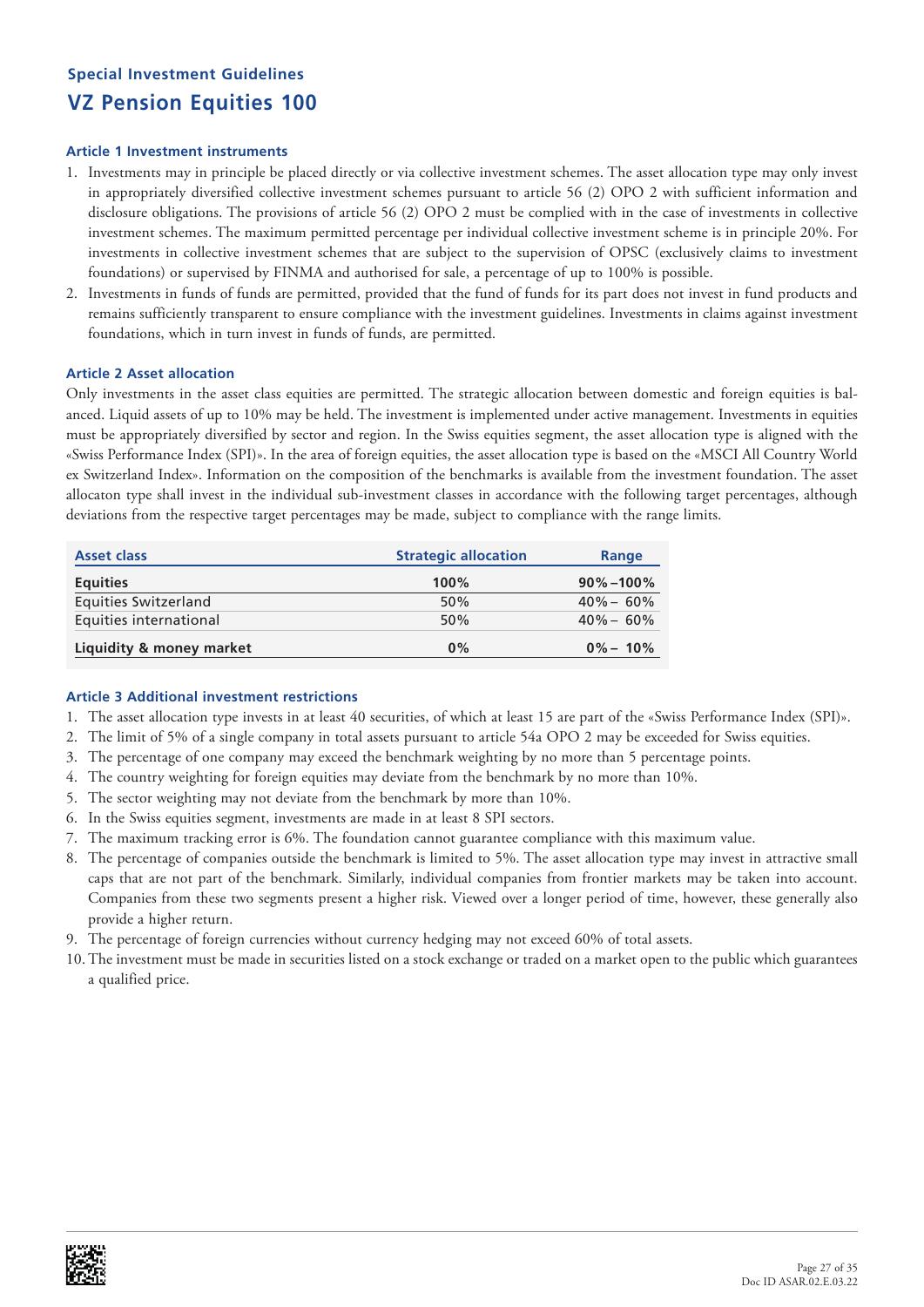### **Special Investment Guidelines**

# **Asset allocation type «Residential Mortgages»**

### **Article 1 Investment policy and investment instruments**

- 1. The asset allocation type invests primarily in mortgage loans secured by mortgage notes or mortgage bonds on real estate in Switzerland. Mortgage loans are granted exclusively in Swiss francs. Only natural persons or legal entities registered on the Swiss Commercial Register are permitted as debtors.
- 2. The following investments are permitted:
	- Mortgage loans secured on residential or condominium units and properties with mixed use
	- Mortgaged properties subject to building rights (independent and permanent building rights)
	- Mortgage-secured financing of residential development projects
	- Liquidity
	- Fixed and variable interest-bearing bonds and bonds denominated in Swiss francs (including Swiss mortgage bonds (Pfandbriefe))
- 3. The following are not permitted investments:
	- Mortgage loans on real estate primarily used in one or more of the following areas: Industry, agriculture, hotels and restaurants • Mortgages on real estate abroad
- 4. Mortgage liens preceding mortgage loans as well as ancillary and subordinate mortgage liens in the case of staggered mortgage redemptions are permissible.
- 5. Short-term technical borrowing, such as in the event of extraordinary redemptions or in order to bridge binding subscriptions, shall be permitted up to a maximum of 20% of the assets of the asset allocation type.

### **Article 2 Asset allocation and diversification**

- 1. The asset allocation type must diversify its investments by type of use, region and maturity.
- 2. Diversification by type of use:

| <b>Type of use</b>                                              | Range          |
|-----------------------------------------------------------------|----------------|
| Residential properties                                          | $50\% - 100\%$ |
| Mixed-use properties                                            | $0\% - 50\%$   |
| Real estate subject to building rights and development projects | $0\% - 20\%$   |
| Liquidity and bonds                                             | $0\% - 20\%$   |

### 3. Diversification by region:

| <b>Regions</b>                                      | Range         |
|-----------------------------------------------------|---------------|
| Zurich, Eastern Switzerland and Central Switzerland | $20\% - 80\%$ |
| Bern and North-Western Switzerland                  | $10\% - 70\%$ |
| Southern Switzerland                                | $0\% - 20\%$  |
| Western Switzerland                                 | $0\% - 40\%$  |

4. Diversification by maturity:

The average term of mortgages may not exceed seven years. The average duration of the portfolio may not exceed nine years.

### **Article 3 Investment rules and restrictions**

- 1. Mortgage borrowers must be carefully examined and monitored with regard to their credit standing and creditworthiness. Real estate secured by a mortgage must be valued in accordance with recognised methods.
- 2. The mortgages on all properties may not, on average, exceed two-thirds of estimated market value.
- 3. A single debtor may not make up more than 10% of total assets.

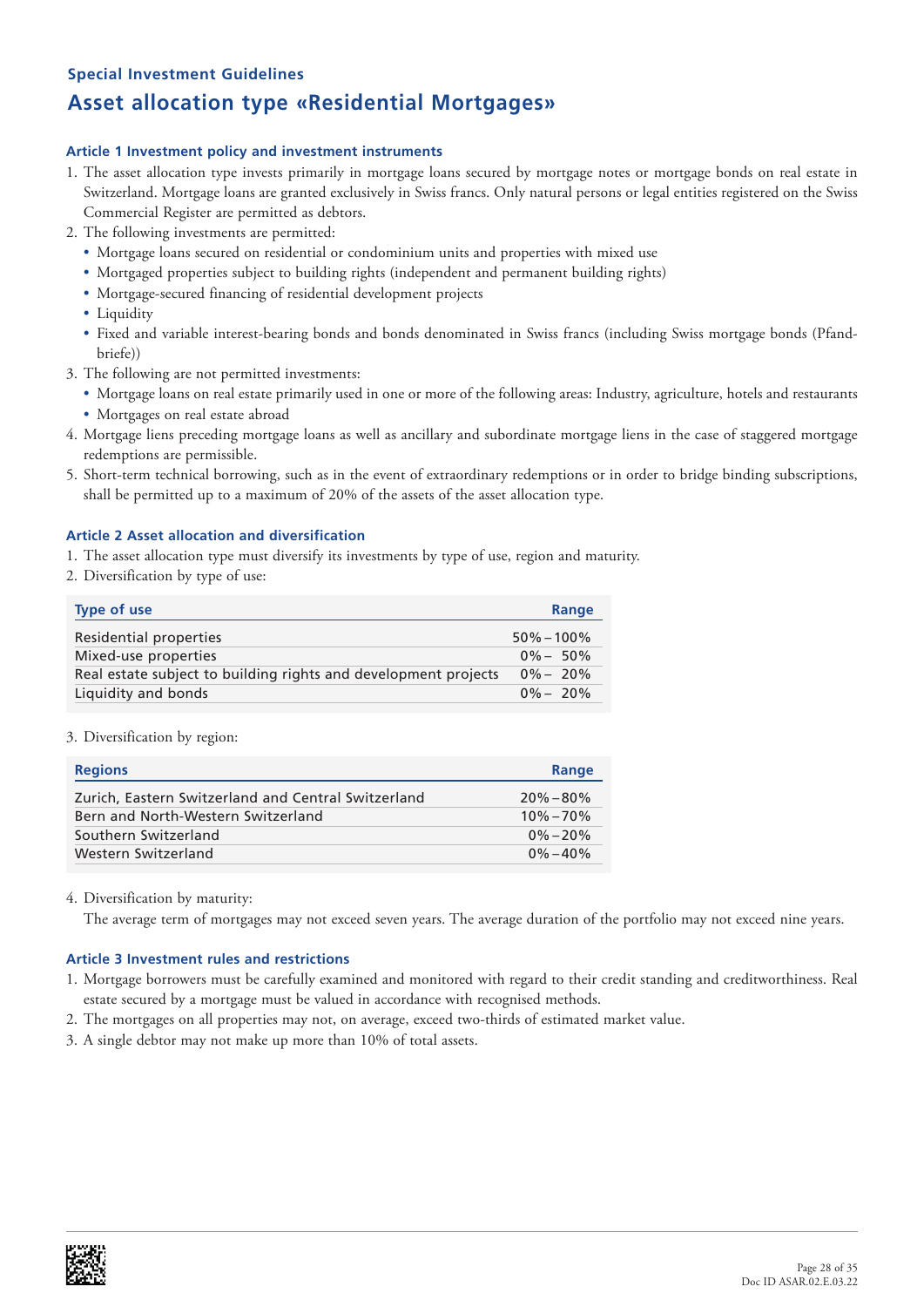# **Special Investment Guidelines Asset allocation type «Residential Mortgages»**

4. Subject to the following exceptions, the lending limit for individual properties is two-thirds of the market value estimate:

- Mortgage liens on individual residential properties may not exceed 80% of the market value estimate, assuming that affordability and creditworthiness are demonstrated.
- Subsequent increases in the LTV percentage triggered by fluctuations in market values are permitted in the case of impeccable creditworthiness of up to 90% and are to be restored to the usual level when the market situation returns to normal.
- The LTV limits may be exceeded if, in addition to the mortgage collateral, life insurance policies or claims against the pension schemes are pledged as collateral to the foundation (pillar 2 and pillar 3a) or a securities deposit account is pledged. The relevant value for life insurance policies is the repurchase value. In the case of claims against occupational benefits institutions, the amount of the pledged value for the purchase of residential property and in the case of securities, the market value less a standard bank security margin shall be the determinative value.
- 5. At least 80% of the asset allocation type is invested in mortgage loans and mortgage bonds (Pfandbriefe).
- 6. The asset allocation type is not oriented to any benchmark.

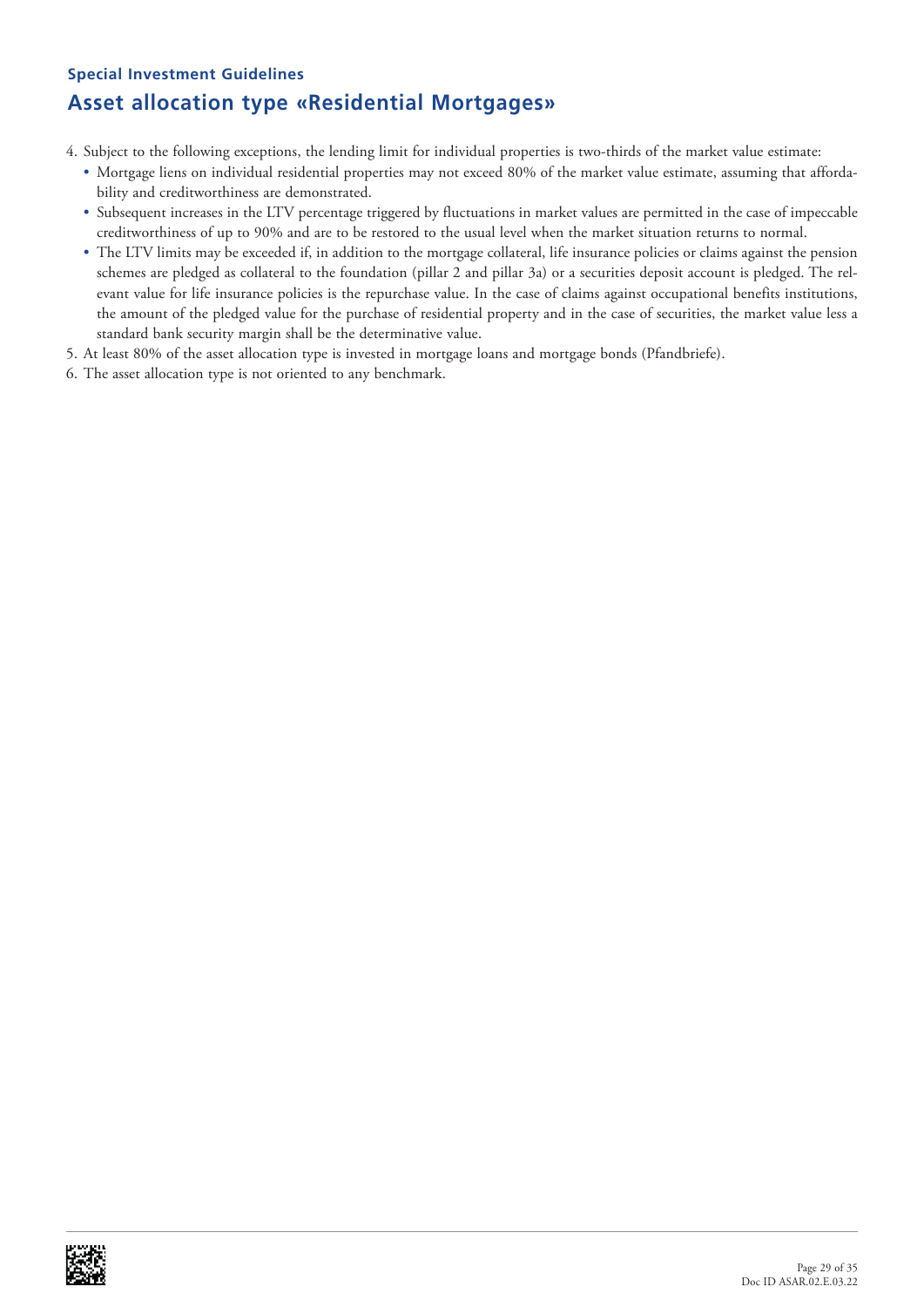# **Special Investment Guidelines Equities Switzerland Index**

### **Article 1 Investment instruments**

- 1. «Equities Switzerland Index» is an asset allocation type managed with passive components which aims to match the performance of the benchmark with a minimal tracking error.
- 2. Only investments in securities of the Equities Switzerland sub-investment class are permitted.
- 3. The investments shall be made in collective investment schemes pursuant to article 30 IFoundO which passively track a corresponding reference index.
- 4. The collective investment schemes used may not hold all securities of the reference index, but rather only a representative selection thereof (physical sampling method).
- 5. Claims may be acquired from other asset allocation types of VZ Investment Foundation or from other investment foundations.

The following reference indices are used:

| Reference index | <b>Maximum tracking error</b> <sup>1</sup> |
|-----------------|--------------------------------------------|
| <b>SPI</b>      | $2.0\%$                                    |
| SPI Extra       | 2.5%                                       |
|                 |                                            |

1 Annualised tracking error over 3 years

The foundation cannot guarantee compliance with the maximum tracking error. Relevant and up-to-date benchmark information may be obtained from the investment foundation at any time.

### **Article 2 Asset allocation**

The asset allocation type shall invest in accordance with the following target shares, although deviations from the respective target share may be made, subject to compliance with the ranges. Periodic rebalancing shall be carried out. Despite efficient replication of the reference index, deviations from the reference index are possible.

| <b>Asset class</b>           | <b>Strategic allocation</b> | Range             |
|------------------------------|-----------------------------|-------------------|
| <b>Equities Switzerland</b>  | 100%                        | $100\%$           |
| All Caps (SPI)               | 82.5%                       | $80.5\% - 84.5\%$ |
| Small & Mid Caps (SPI Extra) | $17.5\%$                    | $15.5\% - 19.5\%$ |

### **Article 3 Enhanced investment options**

The asset allocation type may exceed the company limits pursuant to article 54a OPO 2. The asset allocation type shall make use of these expanded investment options as follows:

| <b>Designation</b>                                                  |    | Limit under OPO 2 Exceeding limit Upper limit |     |
|---------------------------------------------------------------------|----|-----------------------------------------------|-----|
| Limitation on individual company participations (article 54a OPO 2) | 5% | $+20%$                                        | 25% |

- 1. The share of a collective investment scheme must be limited to a maximum of 20% of the assets of the asset allocation type, where the collective investment is not subject to FINMA supervision, is not authorised by FINMA for sale in Switzerland or has not been set up by a Swiss investment foundation.
- 2. Investments in funds of funds are permitted, provided that the fund of funds for its part does not invest in fund products and remains sufficiently transparent to ensure compliance with the investment guidelines. Investments in claims against investment foundations, which in turn invest in funds of funds, are permitted.
- 3. Investments may only be made in securities that are part of the reference indices specified in article 1.
- 4. The investment must be made in securities listed on a stock exchange or traded on a market which is open to the public and guarantees a qualified price.

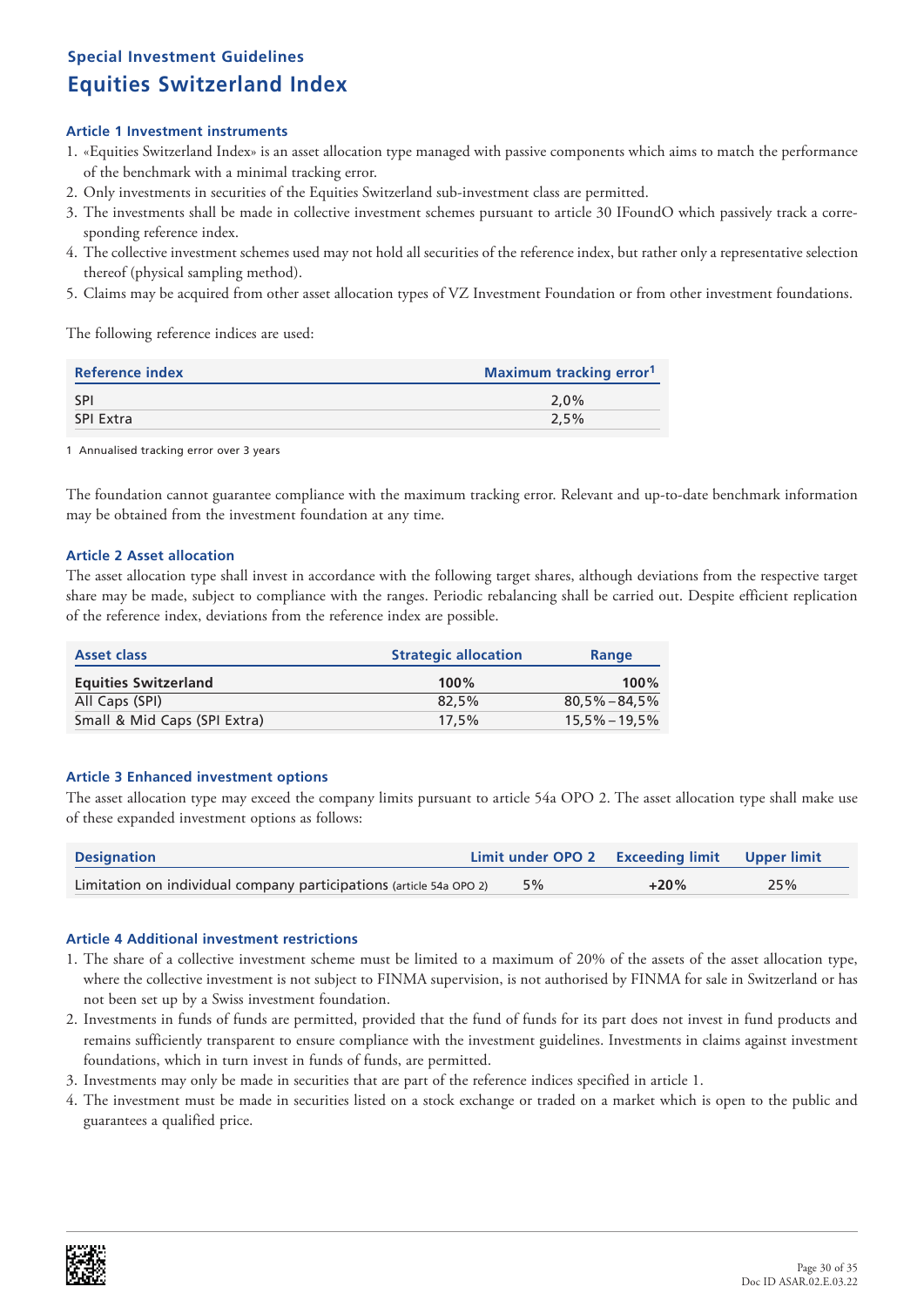# **Special Investment Guidelines Equities International Index**

### **Article 1 Investment instruments**

- 1. «Equities International Index» is an asset allocation type managed with passive components which aims to match the performance of the benchmark with a minimal tracking error.
- 2. Only investments in securities of the Equities International sub-investment class are permitted.
- 3. The investments shall be made in collective investment schemes pursuant to article 30 IFoundO which passively track a corresponding reference index.
- 4. The collective investment schemes used may not hold all securities of the reference index, but rather only a representative selection thereof (physical sampling method).
- 5. Claims may be acquired from other asset allocation types of VZ Investment Foundation or from other investment foundations.

The following reference indices are used:

| Reference index                  | <b>Maximum tracking error</b> <sup>1</sup> |  |
|----------------------------------|--------------------------------------------|--|
| MSCI World ex CH Net Index       | 2.5%                                       |  |
| MSCI World ex CH Small Cap Index | $3.0\%$                                    |  |
| MSCI EM ESG Leaders Net Index    | 3.0%                                       |  |

1 Annualised tracking error over 3 years

The foundation cannot guarantee compliance with the maximum tracking error. Relevant and up-to-date benchmark information may be obtained from the investment foundation at any time.

### **Article 2 Asset allocation**

The asset allocation type shall invest in accordance with the following target shares, although deviations from the respective target share may be made, subject to compliance with the ranges. Periodic rebalancing shall be carried out. Despite efficient replication of the reference index, deviations from the reference index are possible.

| <b>Asset class</b>                                    | <b>Strategic allocation</b> | Range             |
|-------------------------------------------------------|-----------------------------|-------------------|
| <b>Equities International</b>                         | $100\%$                     | 100%              |
| Industrialised countries (MSCI World ex CH Net Index) | 76.0%                       | $74.0\% - 78.0\%$ |
| Small & Mid Caps (MSCI World ex CH Small Cap Index)   | 13.0%                       | $11,0\% - 15,0\%$ |
| Emerging markets (MSCI EM ESG Leaders Net Index)      | 11,0%                       | $9.0\% - 13.0\%$  |

### **Article 3 Enhanced investment options**

The asset allocation type may exceed the company limits pursuant to article 54a OPO 2. The asset allocation type shall make use of these expanded investment options as follows:

| <b>Designation</b>                                                  | Limit under OPO 2 Exceeding limit Upper limit |       |     |
|---------------------------------------------------------------------|-----------------------------------------------|-------|-----|
| Limitation on individual company participations (article 54a OPO 2) | 5%                                            | $+5%$ | 10% |

- 1. The share of a collective investment scheme must be limited to a maximum of 20% of the assets of the asset allocation type, where the collective investment is not subject to FINMA supervision, is not authorised by FINMA for sale in Switzerland or has not been set up by a Swiss investment foundation.
- 2. Investments in funds of funds are permitted, provided that the fund of funds for its part does not invest in fund products and remains sufficiently transparent to ensure compliance with the investment guidelines. Investments in claims against investment foundations, which in turn invest in funds of funds, are permitted.
- 3. Investments may only be made in securities that are part of the reference indices specified in article 1.
- 4. The investment must be made in securities listed on a stock exchange or traded on a market which is open to the public and guarantees a qualified price.

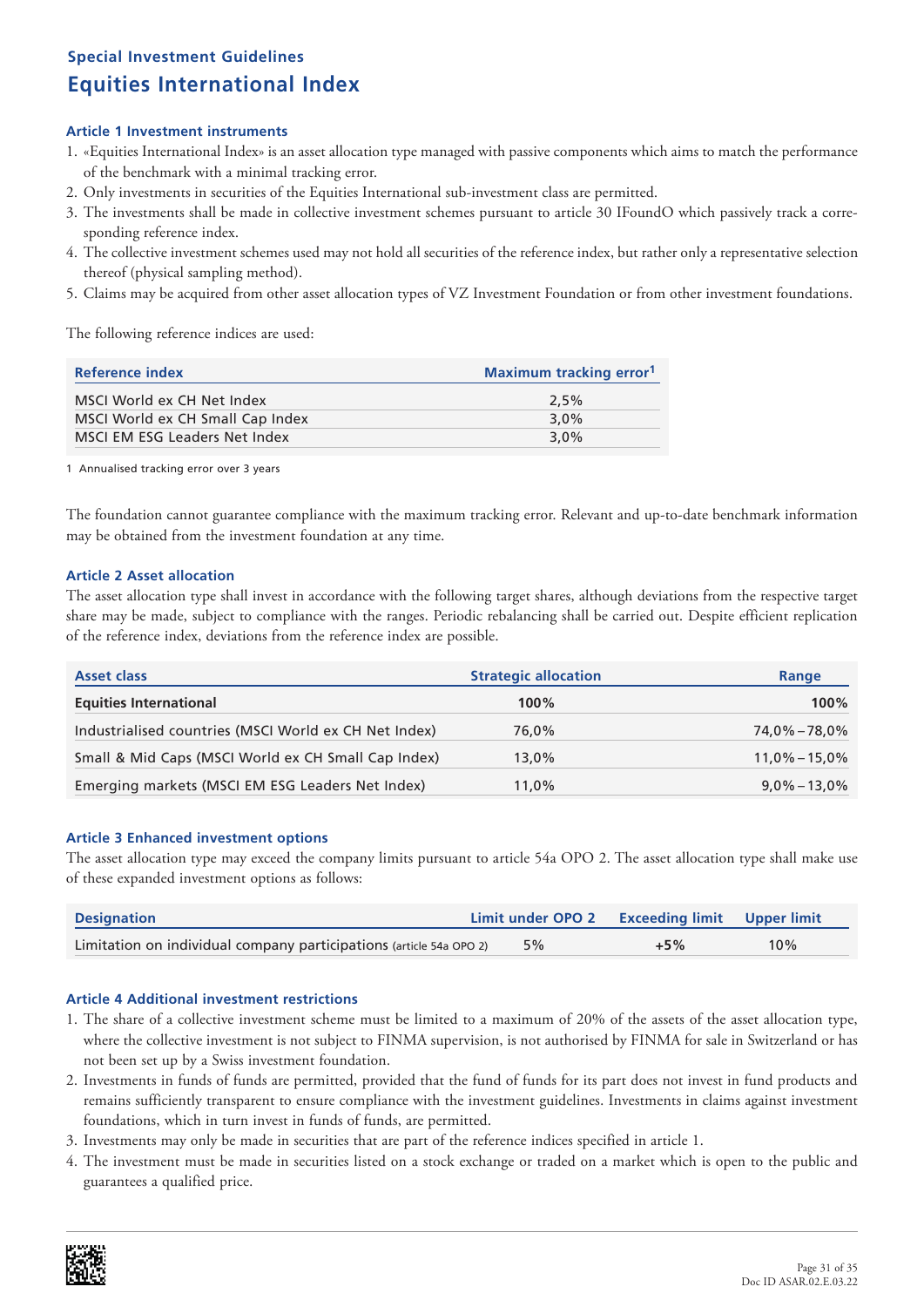# **Special Investment Guidelines Real Estate Switzerland Index**

### **Article 1 Investment instruments**

- 1. «Real Estate Switzerland Index» is an asset allocation type managed with passive components which aims to match the performance of the benchmark with a minimal tracking error.
- 2. Only investments in securities of the Real Estate Switzerland sub-investment class are permitted.
- 3. The investments shall be made in collective investment schemes pursuant to article 30 IFoundO which passively track a corresponding reference index.
- 4. The collective investment schemes used may not hold all securities of the reference index, but rather only a representative selection thereof (physical sampling method).
- 5. Claims may be acquired from other asset allocation types of VZ Investment Foundation and VZ Real Estate Investment Foundation or from other investment foundations.

The following reference indices are used:

| Reference index                   | <b>Maximum tracking error</b> <sup>1</sup> |  |
|-----------------------------------|--------------------------------------------|--|
| SXI Real Estate Broad Funds Index | $2.5\%$                                    |  |
|                                   |                                            |  |

1 Annualised tracking error over 3 years

The foundation cannot guarantee compliance with the maximum tracking error. Relevant and up-to-date benchmark information may be obtained from the investment foundation at any time.

### **Article 2 Asset allocation**

The asset allocation type shall invest in accordance with the following target shares, although deviations from the respective target share may be made, subject to compliance with the ranges. Periodic rebalancing shall be carried out. Despite efficient replication of the reference index, deviations from the reference index are possible.

| <b>Asset class</b>                  | <b>Strategic allocation</b> | Range              |
|-------------------------------------|-----------------------------|--------------------|
| <b>Real Estate Switzerland</b>      | 100%                        | $100\%$            |
| Real estate Switzerland indirectly  |                             |                    |
| (SXI Real Estate Broad Funds Index) | 100.0%                      | $98.0\% - 100.0\%$ |

- 1. The share of a collective investment scheme must be limited to a maximum of 20% of the assets of the asset allocation type, where the collective investment is not subject to FINMA supervision, is not authorised by FINMA for sale in Switzerland or has not been set up by a Swiss investment foundation.
- 2. Investments in funds of funds are permitted, provided that the fund of funds for its part does not invest in fund products and remains sufficiently transparent to ensure compliance with the investment guidelines. Investments in claims against investment foundations, which in turn invest in funds of funds, are permitted.
- 3. Investments may only be made in securities that are part of the reference indices specified in article 1.
- 4. The investment must be made in securities listed on a stock exchange or traded on a market which is open to the public and guarantees a qualified price.

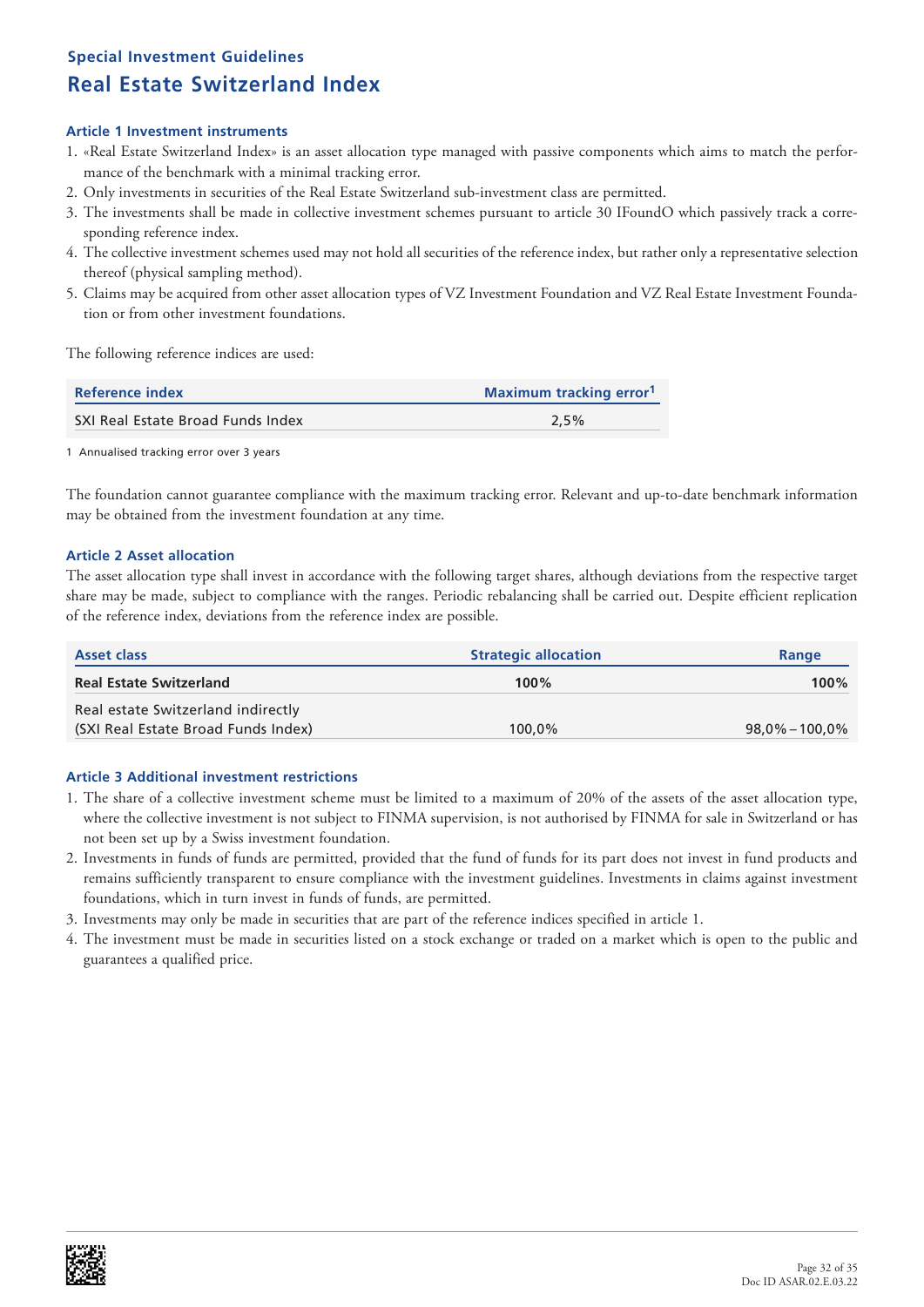# **Special Investment Guidelines Gold hedged Index**

### **Article 1 Investment instruments**

- 1. «Gold hedged Index» is an asset allocation type managed with passive components which aims to match the performance of the benchmark with a minimal tracking error.
- 2. Only investments in gold are permitted.
- 3. The investments shall be made in collective investment schemes pursuant to article 30 IFoundO which passively track a corresponding reference index.
- 4. Claims may be acquired from other asset allocation types of VZ Investment Foundation or from other investment foundations.

The following reference indices are used:

| <b>Reference index</b>           | <b>Maximum tracking error</b> |  |
|----------------------------------|-------------------------------|--|
| GOLD London PM Fixing Hedged CHF | 2.5%                          |  |

1 Annualised tracking error over 3 years

The foundation cannot guarantee compliance with the maximum tracking error. Relevant and up-to-date benchmark information may be obtained from the investment foundation at any time.

### **Article 2 Asset allocation**

The asset allocation type shall invest in accordance with the following target shares, although deviations from the respective target share may be made, subject to compliance with the ranges. Periodic rebalancing shall be carried out. Despite efficient replication of the reference index, deviations from the reference index are possible.

- 1. The share of a collective investment scheme must be limited to a maximum of 20% of the assets of the asset allocation type, where the collective investment is not subject to FINMA supervision, is not authorised by FINMA for sale in Switzerland or has not been set up by a Swiss investment foundation.
- 2. Investments in funds of funds are permitted, provided that the fund of funds for its part does not invest in fund products and remains sufficiently transparent to ensure compliance with the investment guidelines. Investments in claims against investment foundations, which in turn invest in funds of funds, are permitted.
- 3. This asset allocation type may only be used in combination with at least one other pure investment group of the VZ Investment Foundation.
- 4. The investment must be made in securities listed on a stock exchange or traded on a market which is open to the public and guarantees a qualified price.

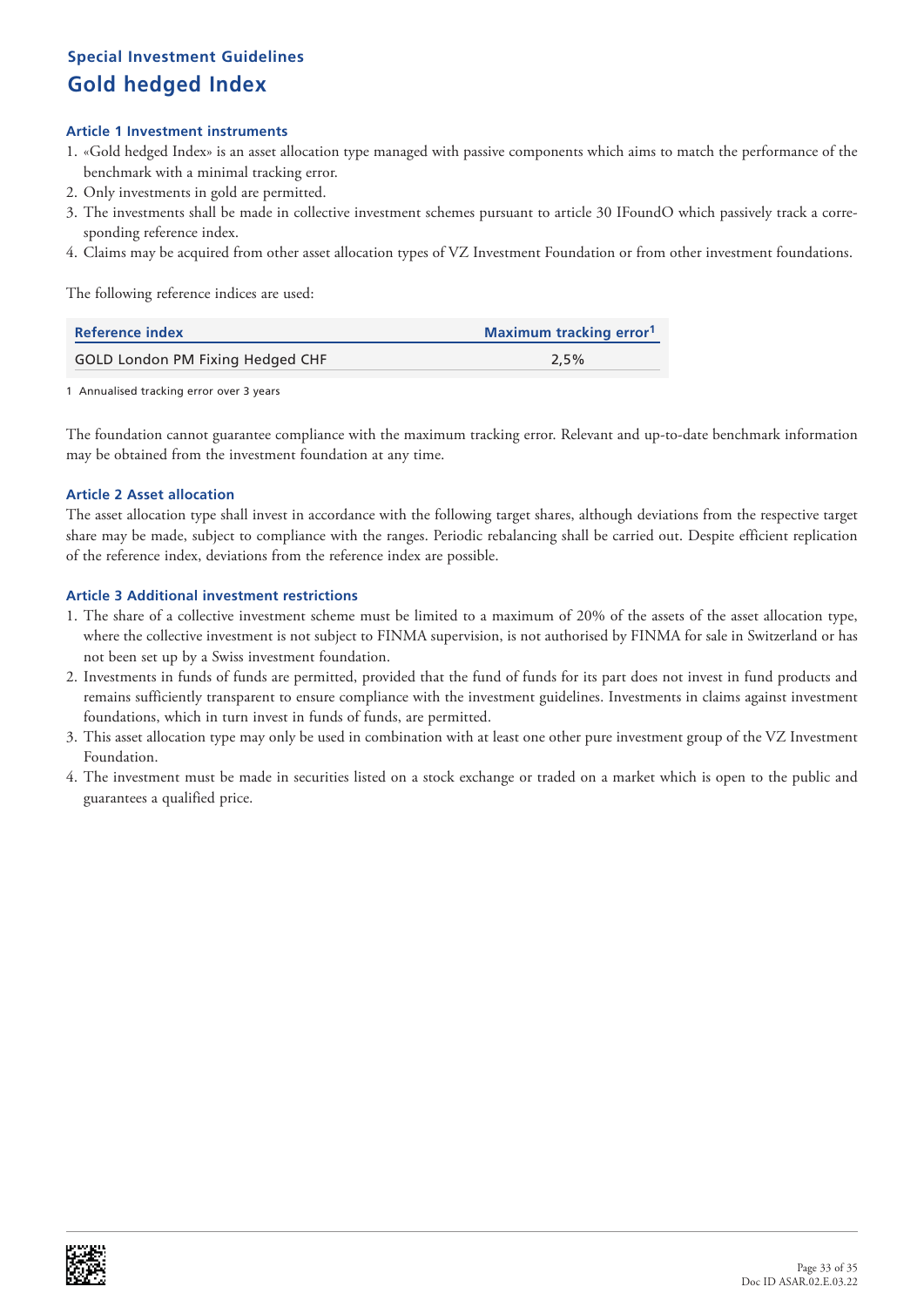# **Special Investment Guidelines Fixed Income Switzerland Index**

### **Article 1 Investment instruments**

- 1. «Fixed Income Switzerland Index» is an asset allocation type managed with passive components which aims to match the performance of the benchmark with a minimal tracking error.
- 2. Only investments in securities of the Fixed Income Switzerland sub-investment class are permitted.
- 3. The investments shall be made in collective investment schemes pursuant to article 30 IFoundO which passively track a corresponding reference index.
- 4. The collective investment schemes used may not hold all securities of the reference index, but rather only a representative selection thereof (physical sampling method).
- 5. Claims may be acquired from other asset allocation types of VZ Investment Foundation or from other investment foundations.

The following reference indices are used:

| Reference index             | Maximum tracking error <sup>1</sup> |  |  |
|-----------------------------|-------------------------------------|--|--|
| SBI Total AAA - BBB TR      | $0.8\%$                             |  |  |
| SBI Total AAA - BBB 1-5Y TR | $0.8\%$                             |  |  |

1 Annualised tracking error over 3 years

The foundation cannot guarantee compliance with the maximum tracking error. Relevant and up-to-date benchmark information may be obtained from the investment foundation at any time.

### **Article 2 Asset allocation**

The asset allocation type shall invest in accordance with the following target shares, although deviations from the respective target share may be made, subject to compliance with the ranges. Periodic rebalancing shall be carried out. Despite efficient replication of the reference index, deviations from the reference index are possible.

| <b>Asset class</b>                                         | <b>Strategic allocation</b> | Range             |
|------------------------------------------------------------|-----------------------------|-------------------|
| <b>Fixed Income Switzerland</b>                            | $100\%$                     | $100\%$           |
| Bonds Switzerland Total market (SBI Total AAA - BBB TR)    | 67.0%                       | 65,0% – 69,0%     |
| Bonds Switzerland Short term (SBI Total AAA - BBB 1-5Y TR) | 33.0%                       | $31.0\% - 35.0\%$ |

- 1. The share of a collective investment scheme must be limited to a maximum of 20% of the assets of the asset allocation type, where the collective investment is not subject to FINMA supervision, is not authorised by FINMA for sale in Switzerland or has not been set up by a Swiss investment foundation.
- 2. Investments in funds of funds are permitted, provided that the fund of funds for its part does not invest in fund products and remains sufficiently transparent to ensure compliance with the investment guidelines. Investments in claims against investment foundations, which in turn invest in funds of funds, are permitted.
- 3. Investments may only be made in securities that are part of the reference indices specified in article 1.
- 4. The investment must be made in securities listed on a stock exchange or traded on a market which is open to the public and guarantees a qualified price.
- 5. For investments in bonds, the average rating must be at least A- (Standard & Poor's) or A3 (Moody's). If individual investments do not have a rating from Standard & Poor's or Moody's, a rating from a Swiss bank may be used.
- 6. The limitation on individual debtors must be complied with pursuant to article 54 OPO 2.